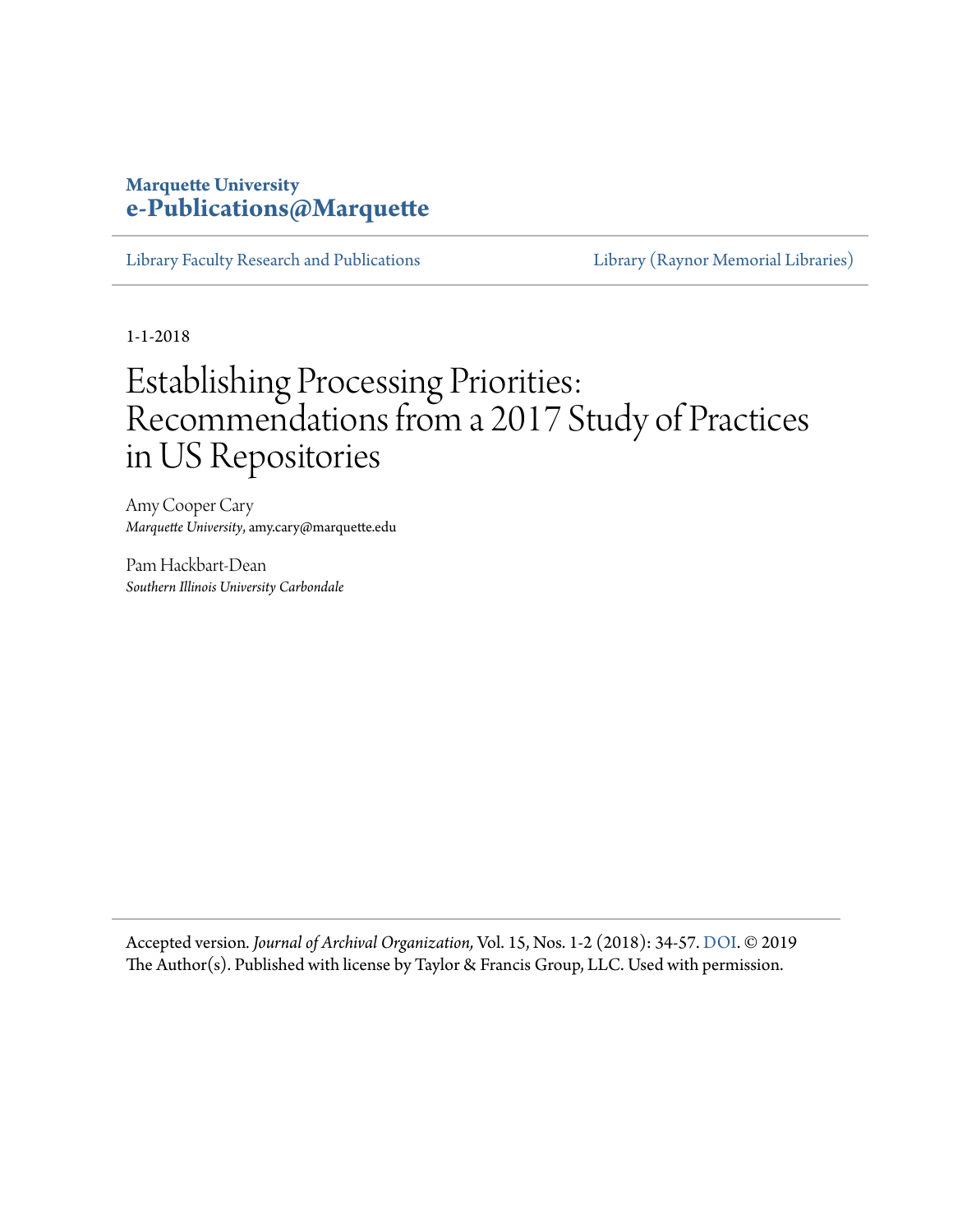**Marquette University**

## **e-Publications@Marquette**

## *Library Faculty Research and Publications*

*This paper is NOT THE PUBLISHED VERSION,* **but the author's final, peer-reviewed manuscript.** The published version may be accessed by following the link in the citation below.

*Journal of Archival Organization*, Vol. 15, No. 1-2 (2018): 34-57[. DOI.](https://dx.doi.org/10.1080/15332748.2019.1609309) This article is © Taylor & Francis (Routledge) and permission has been granted for this version to appear in [e-Publications@Marquette.](http://epublications.marquette.edu/) Taylor & Francis (Routledge) does not grant permission for this article to be further copied/distributed or hosted elsewhere without express permission from Taylor & Francis (Routledge).

# Establishing Processing Priorities: Recommendations from a 2017 Study of Practices in US Repositories

#### **Amy Cooper Cary**

Department Head, Special Collections and University Archives, Marquette University, Milwaukee, Wisconsin, USA

#### **Pam Hackbart-Dean**

Special Collections Research Center, Southern Illinois University Carbondale, Carbondale, Illinois, USA

## Abstract

Building upon archival scholarship and previous solutions addressing backlog collections, this study seeks to identify a comprehensive, integrated, and effective strategy to establish and maintain processing priorities. This study is based on supporting research, which includes the results of a survey of archivists and the findings of five focus group discussions about processing priorities. Using these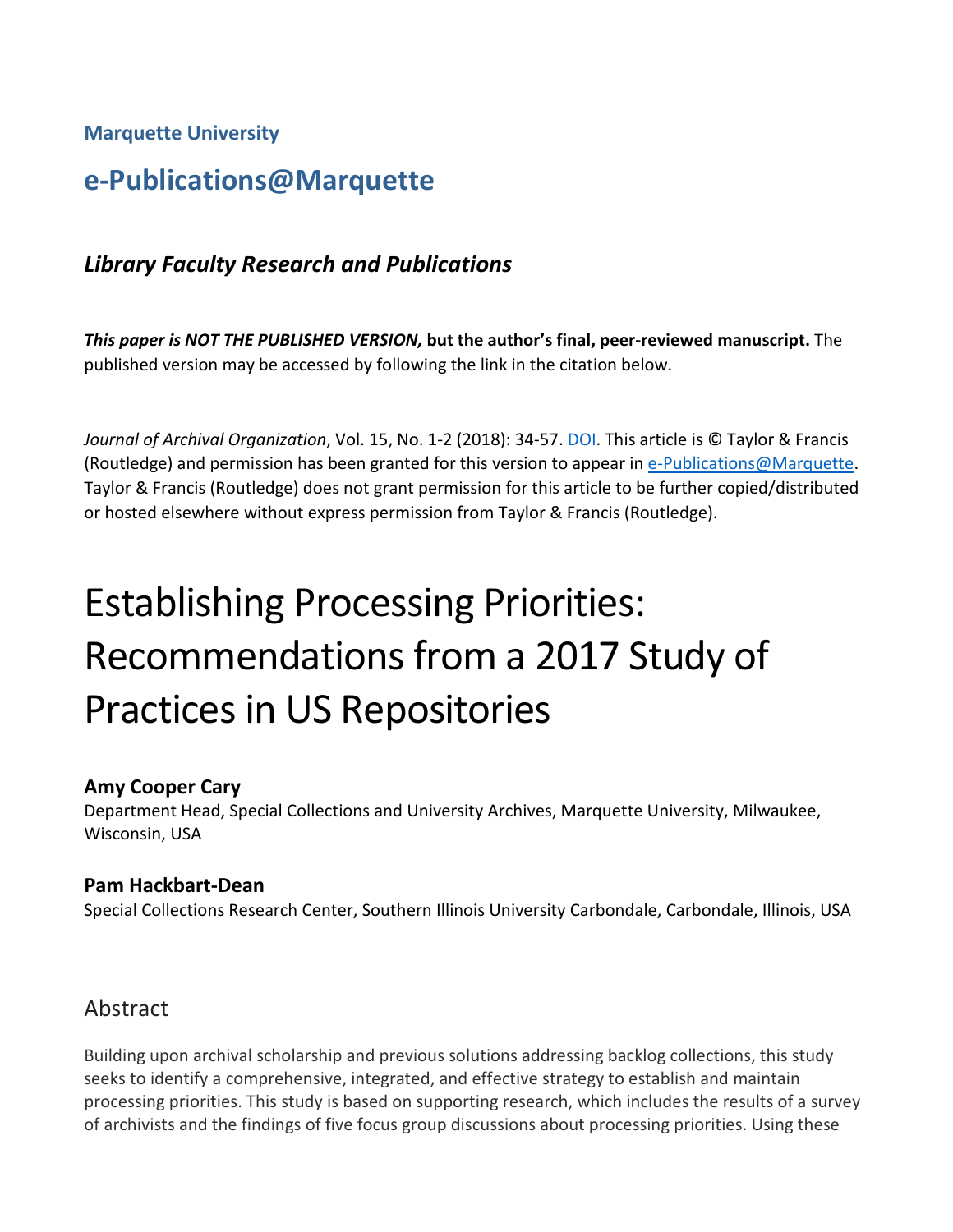findings, the authors (a) consider whether this focus on an old problem has motivated archivists to find innovative solutions; (b) determine whether archivists are using these tools; (c) consider whether and how archivists have changed processing priority practices and policies; and (d) seek to clarify current metrics to establish overall processing priorities.

Keywords: archival processing, archives collection management, project management

## Research Question

After exploring archival literature and canvasing assessment surveys conducted to help archivists prioritize the processing of backlogged collections, the authors sought to learn whether the profession has made progress in prioritizing processing, demonstrable in the adoption of new tools and practices. Our professional focus in recent decades has highlighted the need to increase access to collections in a timely manner. Since access generally depends on intellectual control and description for our holdings, how do we actively determine processing priorities and what tools are available to help create our plans?

Establishing processing priorities is a matter of balancing available resources, institutional priorities and donor relations. This can be further complicated by the need for more specialized resources and training for staff. Moreover, archivists must consider numerous institutional priorities, such as the backlog of unprocessed collections, reference, outreach, instruction, access, digital projects, and other "public facing" activities. Prioritizing processing requires archivists to consider two main areas of input: ease of access and use; and the research value of the materials. The availability of descriptive information (such as finding aids or inventories created during processing) can influence access and use. The impact of stakeholders, such as donors, corporate managers, or campus administration, can influence research value.

To understand the complicated interaction between access, research value, and prioritizing processing, the authors conducted a widely distributed survey of archivists; from survey respondents, they then engaged five focus group discussions with a total of 35 archival professionals from all types of repositories. The imperative question was how archivists determine and enforce processing priorities. However, the survey and focus groups also targeted other types of questions, such as whether archival professionals have engaged the persistent problem of backlogs and prioritizing processing to find innovative solutions. Archivists continue to look for metrics, tools, and new ways to develop processing priorities, provide solutions to backlogs, and deal with addendums and new collections. However, we found that complex and competing needs frequently put the prioritization of archival processing on the back burner. How can archivists address this issue, using tools and professional networks to support the core practice of prioritizing processing, and establishing intellectual control over all of our holdings?

## Literature review

Processing represents a significant investment of both physical and intellectual labor. Developing priorities for processing helps archivists and archives managers balance the many demands on staffing, equipment and supplies for their institutions. The key questions to be answered in setting our priorities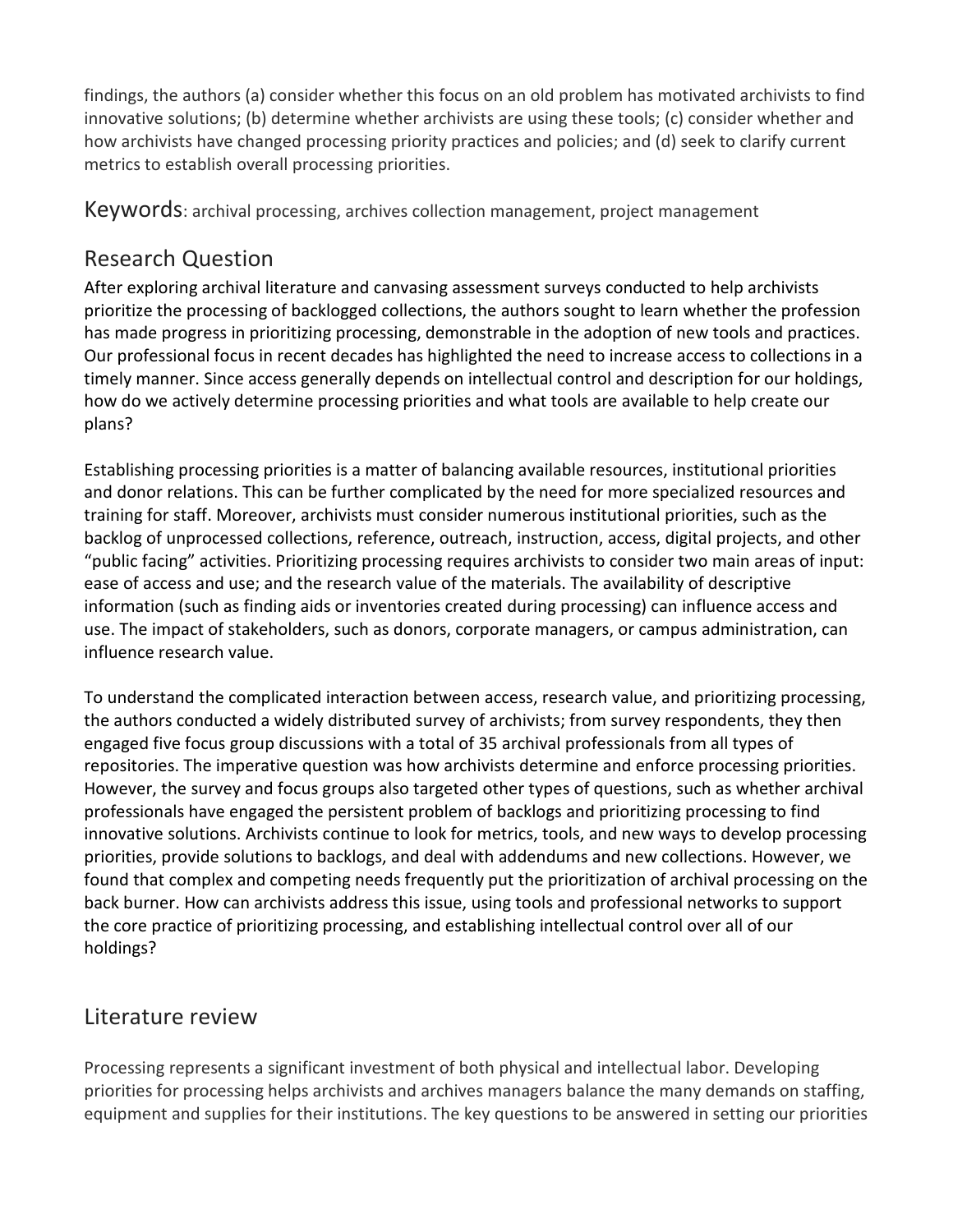are: Which collections do we do first? What level of detail is required? and How much time do we spend on each collection?<sup>1</sup> But there are other factors that come into the mix when determining our priorities, and assessing these other factors is where we often fall short.

Collection assessment begins by reviewing the condition of the material and its housing, and assessing how well it can be found and used by researchers.<sup>2</sup> We must also determine the research value of the collection. Wendy Pflug studied whether archival assessment surveys were effective planning tools, rather than a first step in the larger goal to uncover inaccessible backlogs of hidden collections. She concluded that surveys can be an efficient method to gather consistent data in order to prioritize, plan, and describe collections.<sup>3</sup>

The early 2000s saw efforts to set clear, objective criteria for prioritizing backlogged processing. The Andrew W. Mellon Foundation funded several projects aimed at creating new assessment models for unprocessed and under-processed archival collections. The initial projects were completed at the Historical Society of Pennsylvania, the University of Virginia and Columbia University Libraries. Archivists at the Historical Society of Pennsylvania developed a "Research Value Rating" to measure the level of research interest in a collection and assess the quality of the records. The Columbia University Special Collections Materials Survey built on this project by refining, testing and validating the original survey methodology and instrument. These projects would later be used as a basis for the Philadelphia Area Consortium of Special Collections Libraries (PACSCL) Consortial Survey Initiative.

The PACSCL project developed a numerical rating system to determine priorities for the backlog of unprocessed, under-processed or underdescribed materials. The survey measured physical condition, quality of housing, physical access, intellectual access and documentation of quality plus interest to provide a research value rating of 1 to 5 for each collection. Each rating included a documented rationale.

Elizabeth Slomba, in *How to Manage Processing in Archives and Special Collections*, also proposes a decision matrix to establish processing priorities. She suggests using the following matrices: collection development policy, institutional priorities, current and future research demand, collection content and condition, available staffing, size of collection, backlog, financial support, and donor relations.4

Most recently, "Guidelines for Efficient Processing in the University of California Libraries" lists factors beyond research interest. Value scores are derived from a set of four criteria: user interest, quality of documentation, institutional value and object value. The resulting value scores then factor into the department's accessioning workflow.5

Beyond rating the physical state and accessibility of collections, these surveys also help weigh their research value. Granted, research value is difficult both to define and accurately measure. In "The Practice, Power, and Promise of Archival Collections Assessment," Martha O'Hara Conway and Merrilee Proffitt acknowledge this difficulty and suggest that a thoughtful, good-faith effort aimed at identifying collections that might be of high research interest is really all that is required.<sup>6</sup> Research value can be determined using known information about a collection, including the topical significance and richness of its material, and using other information provided in an assessment survey. The University of Florida's Processing Archival Collections Manual suggests that research value should be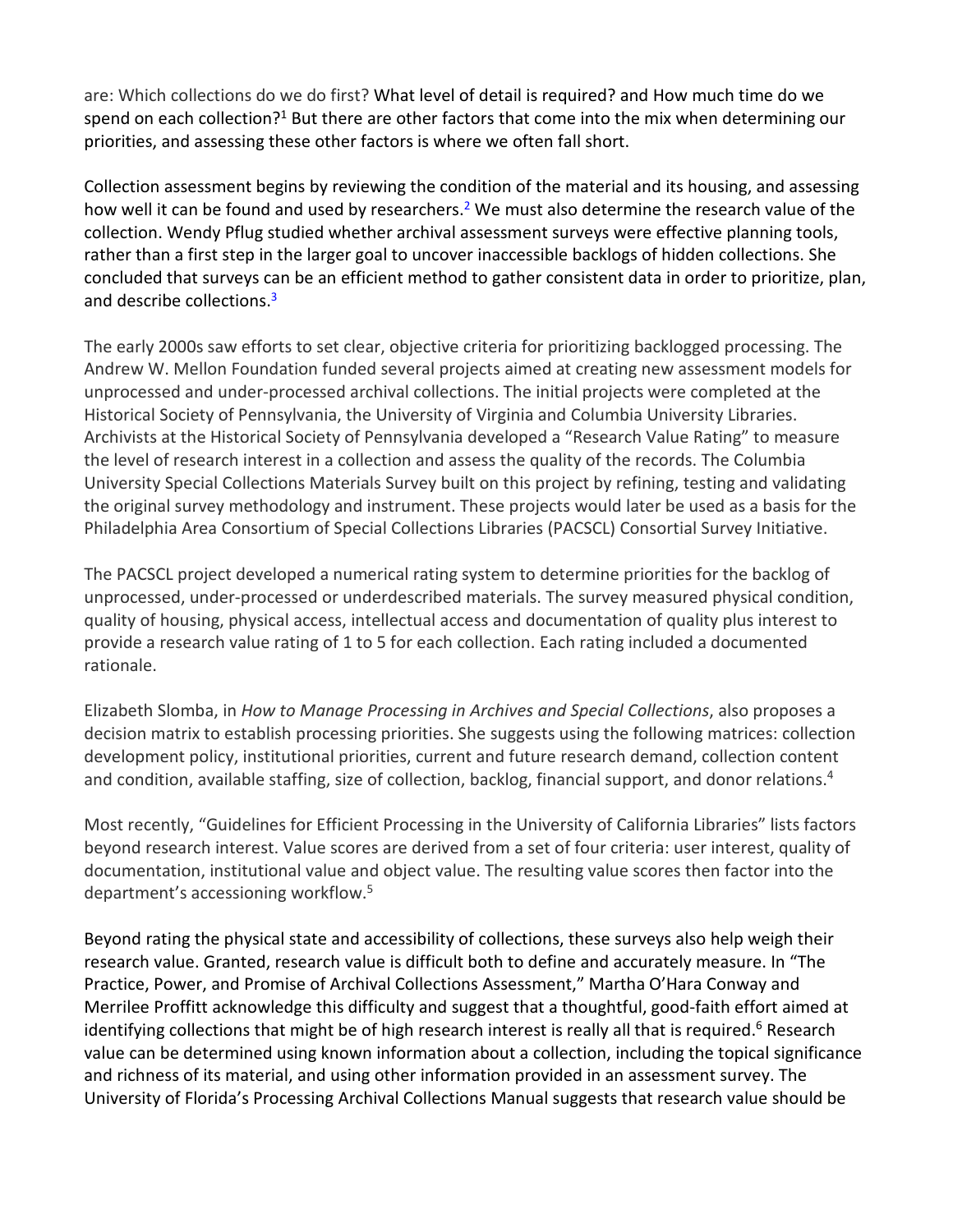determined by rating the topics best or most substantially represented (interest and demand) in each collection in the context of the richness of documentation already available on those topics.<sup>7</sup>

Timothy Nutt and Diane Worrell explain in "Planning for Archival Repositories" that their processing priorities factored in the significance of the collection, its relevance to the university's curriculum, the acquisition date and the requests for use.<sup>8</sup> Research value depended on the collection's relevance to the university curriculum. Greta Reisel Browning and Mary McKay, in "Processing Political Papers," also suggest that research value should be the primary factor, ascertained through conversations with donors and staff, examining the collection inventory and consulting with historians and political scientists.9

The archival literature thoroughly addresses how archivists can interest faculty and students in using our materials. Yet few articles acknowledge the impact of faculty research, even though the research presented later in this article confirms that faculty frequently have a decisive influence on processing priorities. We only see a few examples of this in the literature. For example, Alice Schreyer's article, "University of Chicago Explores Library-Faculty Partnerships in Uncovering Hidden Collections," describes a collaboration where the scholarly expertise of subject specialists among faculty, graduate students and professional archivists guides archival processing priorities and processing levels.<sup>10</sup> Schreyer found that processing projects will appeal to faculty members who have themselves worked with archival materials and whose own areas of current research would benefit from access to new sources.11

Recent archival literature stresses the importance of potential use. In *ARL's Processing Decisions for Manuscripts & Archives Spec Kit 314*, survey respondents were asked to identify factors that were considered in setting priorities for processing manuscript and archival collections. Most individuals (96% of the 73 responding institutions) responded that anticipated high-use of the collections was the most important factor. The other two highest-ranked factors were response to user demand and size of the collection. Some respondents noted that the experience, special skills and number of staff could also impact their processing decisions.<sup>12</sup>

The archival literature also reflects the importance of researcher influence in determining the research value of collections, which affects processing priorities. Alexis Ramsey observed in "Viewing the Archives: The Hidden and the Digital" that archivists should evaluate each collection for its anticipated use, size, the nature of its contents, the resources available for processing, preservation concerns, confidentiality issues (such as the presence of social security numbers) and relevance to the archives collecting mission. The anticipated research value should determine when collections are processed, based on past patterns of use and user demand as observed by archivists.<sup>13</sup>

In "Archives of the People, by the People, for the People," Max Evans suggests that by making our collections available, even those which have only been minimally processed, archivists can better determine researchers' interests. Reviewing their requests will influence decisions about additional processing. Archivists thus invite researchers into the decision-making process. Further, to understand our patrons' demands, archivists must thoroughly track the use of our collections. With data about both the nature and the use of collections, together with researchers' comments and requests, archivists can make informed decisions about which collections should get the fuller treatment of detailed processing.<sup>14</sup> When Mark A. Greene and Dennis Meissner undertook their NHPRC-funded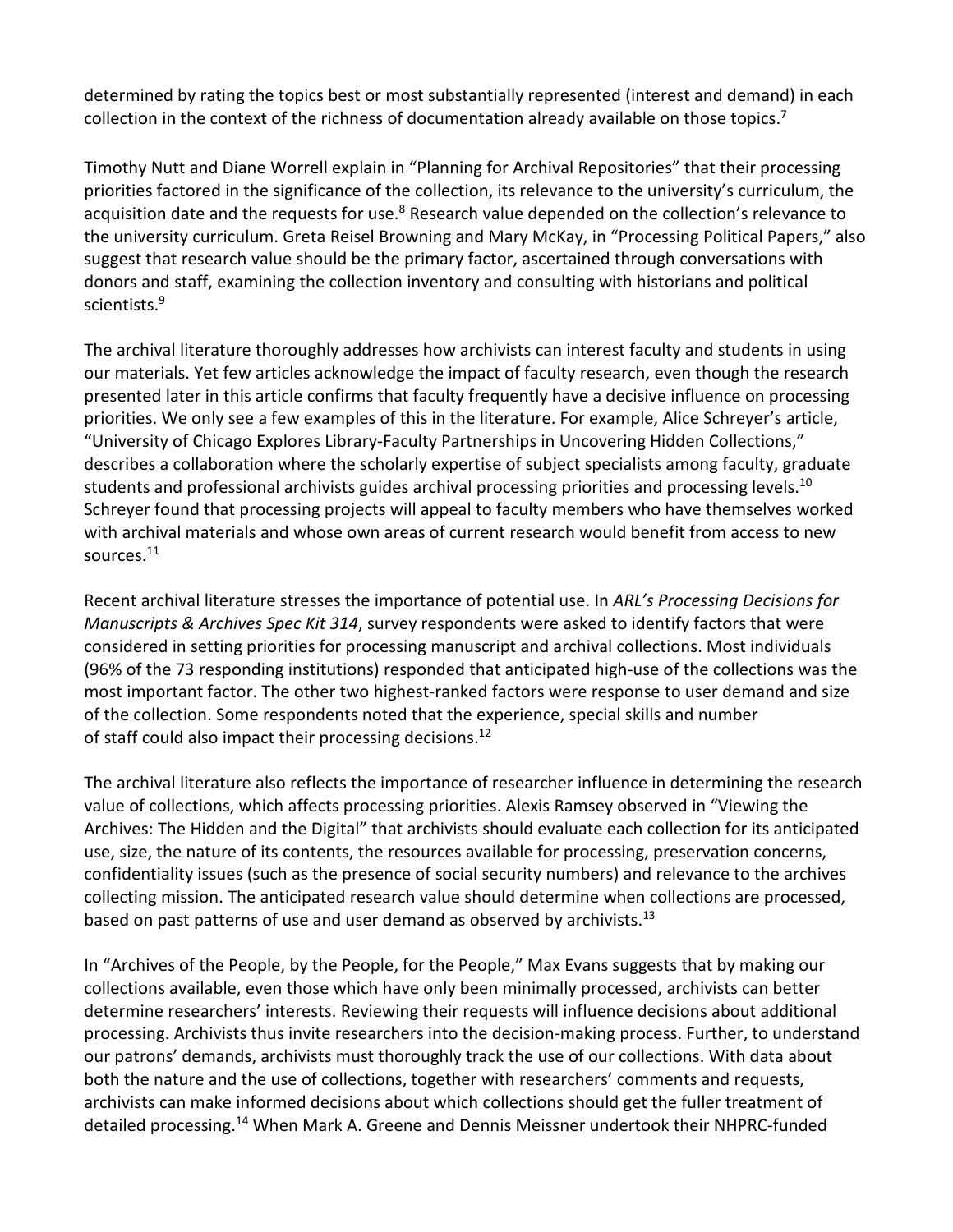archival processing survey in 2002–2003, they found that only 9% of the survey respondents proactively invited users to influence processing priorities. However, 34% indicated that they might change processing priorities if users supported this idea.15

One of the biggest challenges in understanding researcher influence is how to *consistently* measure use. In "Data-driven Management and Interoperable Metrics for Special Collections and Archives User Services," Joyce Chapman and Elizabeth Yakel discuss ways to track research use and provide quantitative data for improving research services. For example, North Carolina State University's Special Collections Research Center created an Access database to track all user registrations and collection usage from 2007 to 2010. The resulting data helped archivists determine processing priorities based on areas of research interest.16

The SAA-ACRL/RBMS Joint Task Force on Public Services Metrics surveyed how we collect, work with, and think about data in a public services context. The task force states that the primary purpose of special collections and archives repositories is to acquire, preserve, describe and facilitate access to their holdings. Monitoring levels and patterns of collection use measures their success in fulfilling this mission. The approved standard for measuring collection use is to count the number of checkouts for a collection by registered users, onsite and virtual, as well as track requests for reproduction, exhibits and interlibrary loans.<sup>17</sup>

One thing that assessment surveys do not measure is the influence of stakeholders on our processing priorities. Stakeholders include donors (whether of money or materials), administrators, government or corporate managers, researchers, faculty, and archivists who acquire the collections.<sup>18</sup> These stakeholders can have a significant role in determining processing priorities. Our focus group respondents admitted that they may shift processing priorities when stakeholders request access to specific collection materials. While this kind of input can be helpful, such demands were not always seen as a positive influence. In *Donors and Archives*, Aaron Purcell reiterates that despite donor influence, researcher demand remains the primary factor in determining priorities for processing backlog collections.19

Donna McCrea, in "Getting More for Less: Testing a New Processing Model at the University of Montana," examines the criteria she employs for prioritizing collections, based on a review of research requests and initial collection inventories, as well as donor sensitivities. She considers (a) the potential negative impact on donor relations if the collection remains unprocessed; (b) whether processing the collection could attract monetary donors or "friends" to the library, a very important issue for administrators; (c) whether processing the collection could attract materials of similar scope; and (d) whether processing the collection is the only way to understand potential research demand.<sup>20</sup> Proactive communication about processing priorities–whether with donors, parent institutions, staff or researchers–can build understanding between all parties involved in the decision-making process.

In general, the literature provides a useful discussion about the importance of creating and establishing processing priorities. Archivists have been trying for years to develop tools and best practices to prioritize processing. However, the discussion and accompanying reports do little to show how specific ideas are actually applied in practice, even where assessment tools have been created.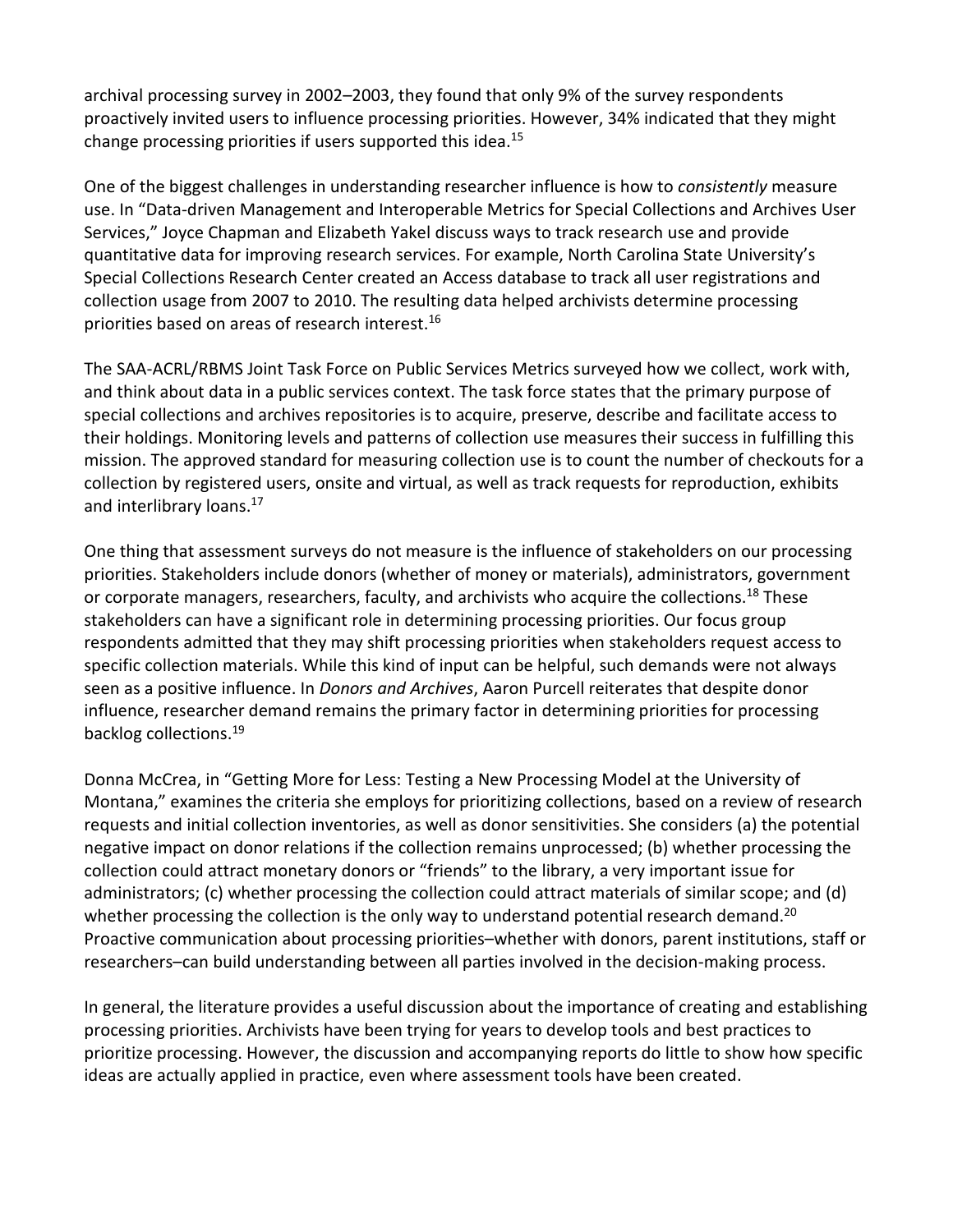## Survey methodology

To evaluate the archival profession's current efforts to establish and maintain processing priorities, the authors issued a 29-question survey (see Appendix A). The survey focused primarily on the following questions: Who establishes processing priorities? What preparatory information is gathered? What outside factors influence decision-making? What are the common barriers to success?

The survey was web-based, and a URL link was distributed to national and regional archival LISTSERVs, including EXLIBRIS-L, Midwest Archives Conference, Society of Georgia Archivists, Society of Southwest Archivists, Mid-Atlantic Regional Archives Conference, New England Archivists, Northwest Archivists, Chicago Area Archivists, St. Louis Area Archivists, and the Society of American Archivists Archives & Archivists Listserv. In addition, the link was distributed to several SAA sections including the Manuscript Repository Section, Description Section and Reference, Access and Outreach Section. Participants were made aware of the stated goal of the survey, namely to investigate how processing is prioritized, examine how assessment tools are used, and identify barriers to those practices.

The survey was made available for four weeks, and the authors received 312 usable responses. Participants who did not click "submit" after answering questions generated incomplete responses which were eliminated. The process of allowing archivists to self-select as respondents may have allowed for bias in the response pool and had an impact on the response rate. In particular, those who are more interested in discussing processing priorities may have been more likely to respond. However, the authors viewed listserv distribution as the best way to access the target population of archivists from different types of institutions. The results were analyzed using Google Analytics. Survey data was presented as part of the research forum poster session at the 2017 SAA Annual Meeting in Portland, Oregon.<sup>21</sup>

At the end of the survey, respondents were invited to indicate willingness to participate in focus groups, which convened from September to October 2017. Again, these volunteers were self-selected; of those who volunteered, the authors selected 35 individuals who worked in academic, religious, corporate, state/federal government, public library and museum archives. Thirty-three of the 35 selected archivists participated in the discussions. The focus groups were given a set list of discussion topics that explored issues related to determining research value and priorities for processing, as well as challenges in developing and maintaining them. The narrative data was analyzed qualitatively by reviewing the responses from the notes taken by the authors during the discussions and by assigning each response to a specific topic or theme. For each question, responses were rendered anonymous and aggregated to identify themes or patterns, and were organized into coherent categories. (See Appendix B for the list of questions and coded responses). Emergent categories or themes became apparent after reviewing the data several times. These would be grouped together by emerging ideas or patterns and the categories were defined by our own descriptive phrases.

## Survey results

As the literature and ongoing professional discussion have shown, establishing processing priorities is a key aspect of archival program management. The survey, designed to learn more about current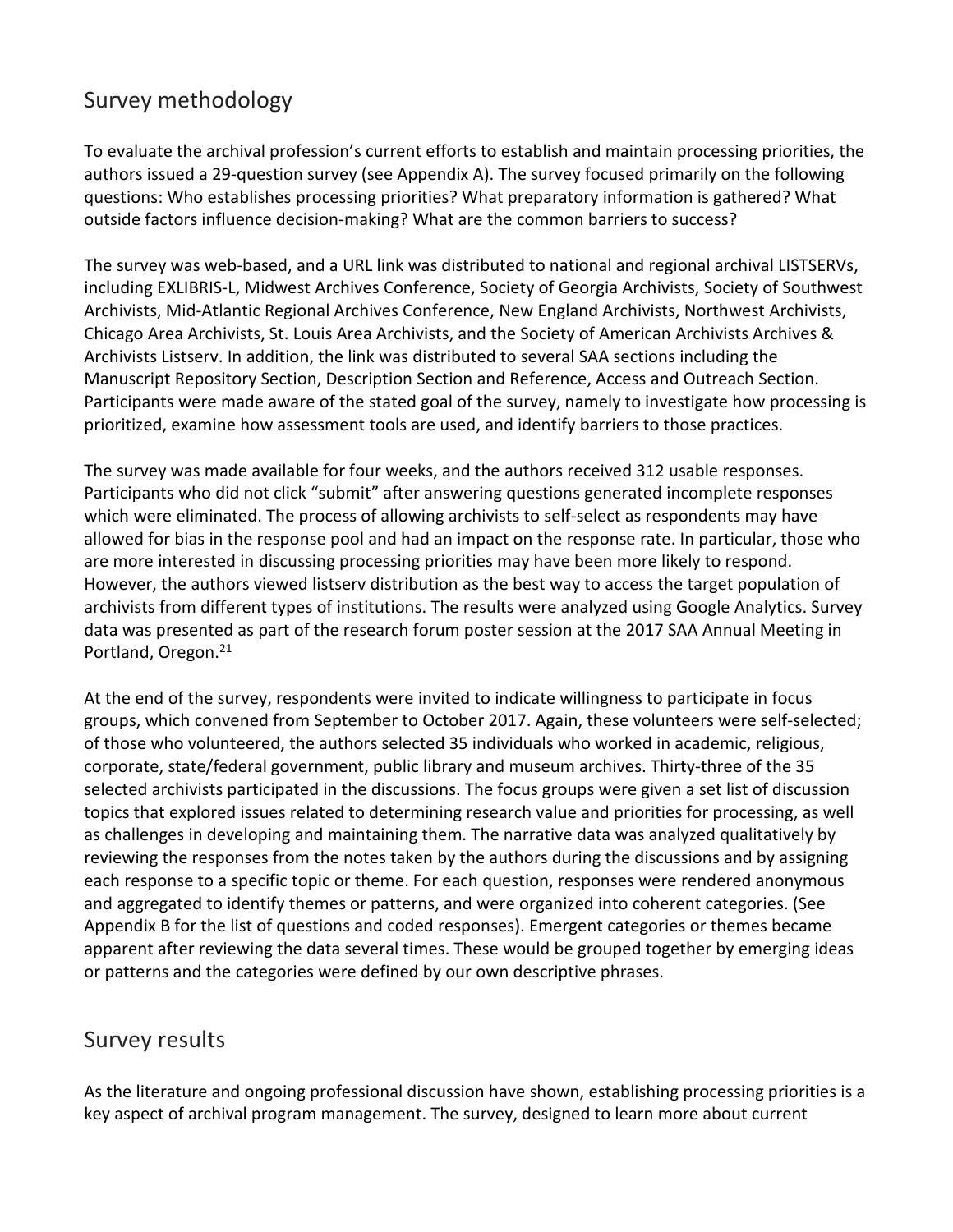practice in various repositories, was the first step in a series of attempts to gather information that included a poster session at SAA, where the authors gathered feedback from attendees, and follow-up discussions with 33 archivists in five focus groups. The survey established baseline practices in repositories, which informed both the poster session and the focus groups. While many respondents were from academic institutions, a number hailed from museums and referenced the processing of material culture collections. Corporate and government archives were also represented.

The survey began by identifying the individuals responsible for processing—defined as arrangement, description and housing of archival materials for storage and use—in the special collections, archives or combined programs. Ninety-two percent of the respondents stated that processing, whether manuscripts, archival materials, digital-born materials or material culture collections, was an activity within special collections or archives. The remaining 8% indicated that manuscripts and archival materials were processed outside their area of responsibility.

While 60% of institutions noted that determining processing priorities is primarily the responsibility of the department or unit head, with other archivists' input if available, some institutions take a team approach (11% of respondents). As one respondent noted, "The staff person who oversees our arrangement/description activities works with curators and processing staff annually to identify priorities and prepares a comprehensive proposal for arrangement and description priorities for the following year, which is reviewed and adopted by the full department."

When asked when processing priorities were determined, 80% stated that this was done as part of the accessioning workflow or when "demanded by researchers, donors or management/administration."<sup>22</sup> This reflected the influences voiced in the archival literature. Only 14% indicated that prioritization was done systematically and annually. Most institutions track their unprocessed collections using either databases or content management systems, although 11% of survey respondents admit to not tracking this information at all.

The types of information that archivists gathered and reviewed prior to assigning processing priorities included research value, donor influence and preservation issues. Respondents also highlighted size of collection, use statistics, reproduction requests, length of time in repository backlog, intrinsic value, preexisting arrangement and description, and privacy issues or significant restrictions.

Collection use was the top determining factor in prioritizing processing. High demand by researchers was identified as either important or extremely important to 90% of respondents. When asked to describe how they evaluated the use of collections and series within collections, respondents listed: observation as a result of discussion with user or anecdotal (63%), use statistics from year to year (60%), website hits and database access figures (16.5%) and online surveys (post use) or user comment cards (4%).

One individual noted, "We take patron and staff comments into account when deciding if collections should be re-processed for easier use. We also prioritize collections for processing if patrons are actively requesting to use them (via Reading Room requests)." Another explained, "As a small agency, we coordinate with the departments to discuss our preservation efforts and receive input back from them on items of concern or those that can wait." And another stated: "In my collection, the archivists ARE the researchers (I work in a business repository) so observation is key. Not only of how often we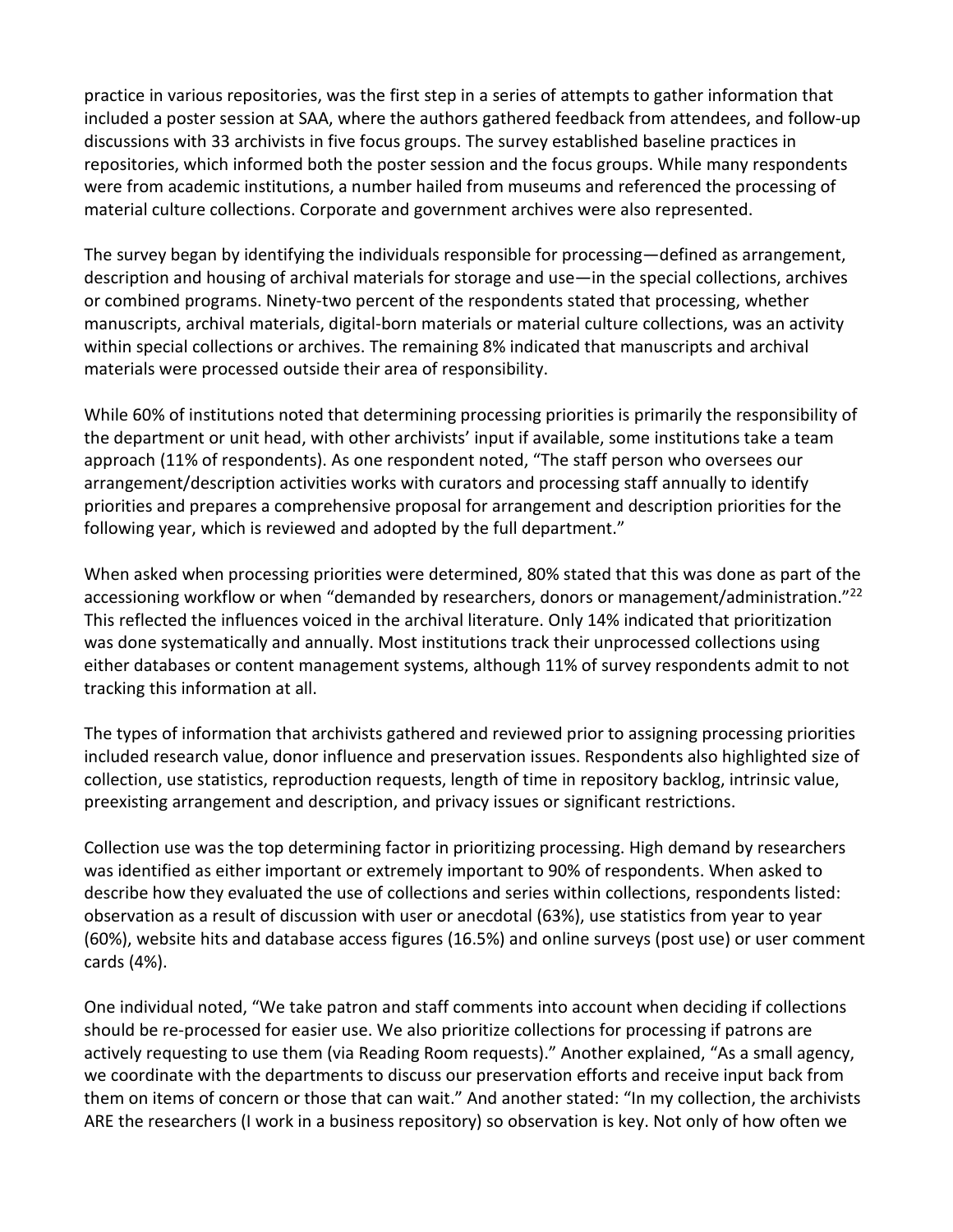need to access particular collections, but understanding what trends we are observing in our business, and knowing what we need to make available soon. (e.g., perhaps we know a company anniversary is coming up soon, or the company is focusing on a particular business area, and we know of an archival collection that could be tapped as a resource)."

The second highest ranked factor was whether the collection was designated to be a significant collection by archivists or other staff, which drew a 78% response of either "important" or "extremely important." This is largely based on observation and anecdote, where staff members share observations made during reference work and processing. Less influential factors included the work needed to complete processing, the expectation of the donor, the size of the collection, and the conservation needs of the collection (see Chart 1).

## Chart 1

In order to measure outside influence on processing priorities, participants were asked if researchers, faculty or donors were part of the planning discussion. The majority (65%) indicated that they were not. Of the remaining respondents, 32% replied that these decisions were discussed in an informal setting. While there seems to be a strong push to use social media in archives,  $23$  it is notable that 97% of archivists responding to this survey do not use social media as a way to seek information from their users about processing needs or improvements to access. We use social media to provide information about our repositories, but we are not using social media to gather information about our users.



**Chart 1.** Factors that determine processing priorities.

Several respondents did advocate for soliciting opinions outside of the archives. As one noted, "It's useful in determining what kinds of research projects are of interest to researchers right now. One patron's opinion shouldn't affect processing priorities, but if several of them are interested in a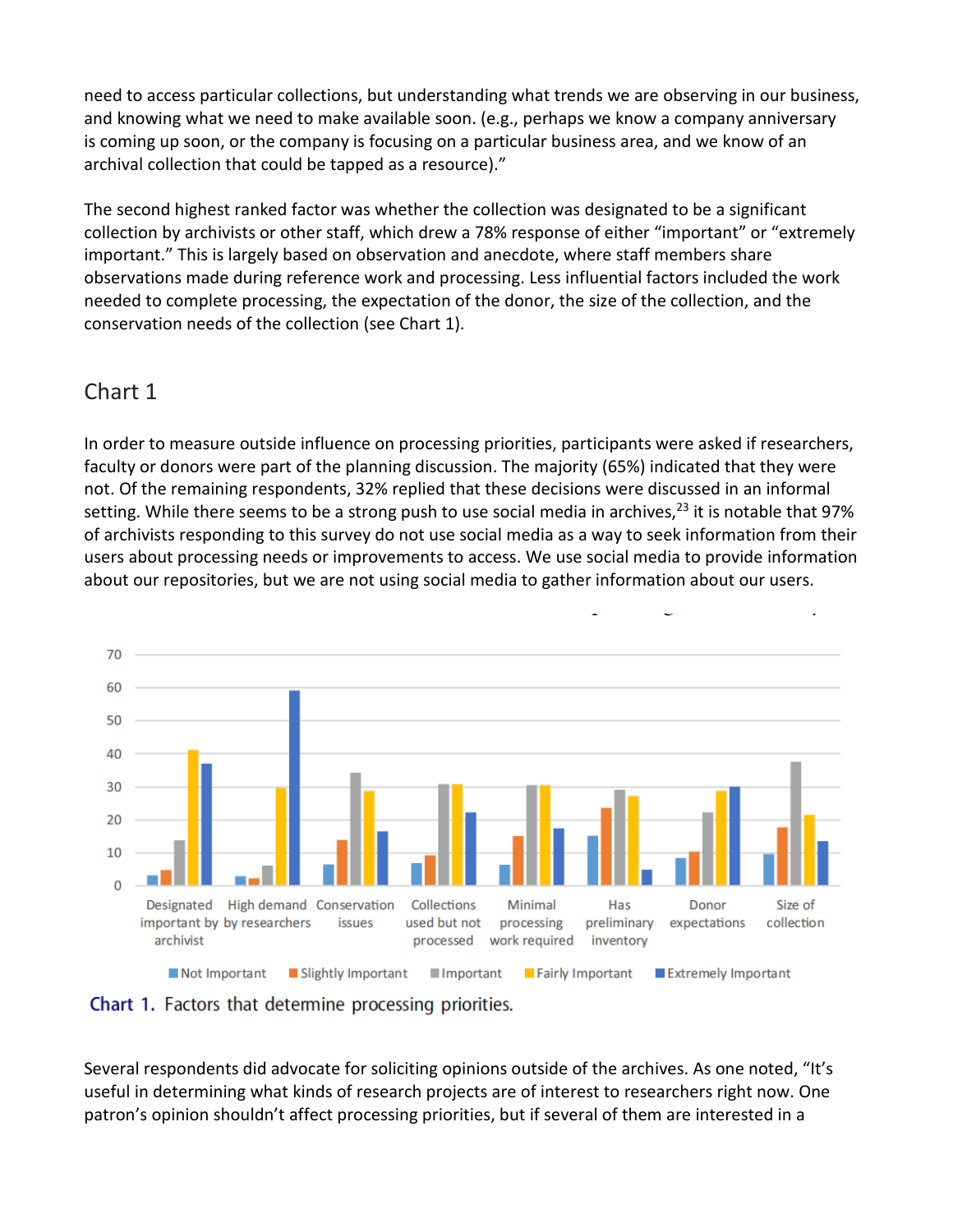particular collection for their work, that might influence decisions simply so these collections can start being used. Archives exist in part to be accessed." Another added: "Part of the reason behind processing is to facilitate user access. If a collection is requested, it obviously has some value to a researcher. Processing that collection not only completes a task that would have to be completed eventually, it also shows the user that you value them." Clearly, outside opinions can help us learn more about our users, as a third respondent noted: "While every conversation might not result in the same level of impact, having discussions with those who use our collections is of the utmost benefit as it helps us to understand their information seeking behaviors and also gives us a better sense of what materials will be/are of interest/use to them. We want our collections to be used, so by seeking input from the users, it helps us to gage our strategies to make materials as accessible as possible."

With inclusiveness, however can come challenges. One respondent observed: "Generally these discussions lead to changing priorities dramatically and sometimes collections have to be dropped from priorities all together to meet the established processing need. Archivists in a corporate setting must be flexible in setting processing priorities, provide quick turn-around, while realistically managing expectations." This reflects a tension found not only in corporate archives, but in the shifting needs in all types of repositories.

A collections assessment can serve as a useful tool for informing, planning, implementing and guiding processing priorities. Eighty percent of respondents indicated that their institution has not used an assessment tool such as PACSCL<sup>24</sup> or the Columbia University Preservation Survey tool. Twenty percent of respondents use such assessment tools as PACSCL24 or an adaption of a similar tool, as well as content management systems such as Archivist Toolkit<sup>25</sup> or Trello,<sup>26</sup> which is not archives-specific. In fact, one respondent explained "All of our collections are surveyed (PACSCLstyle) when they arrive onsite (either as new acquisitions or from storage) and are added to the queue in a position based largely on the skill set required for processing… I cannot imagine dealing with a backlog such as ours without the survey."

Barriers to establishing and maintaining processing priorities paralleled many of the ongoing barriers for multiple activities in repositories, as experienced by archivists across the profession. Most frequently mentioned were reduced budgets and/or staff (74%), backlog of accessions (41%) and lack of organizational infrastructure (20%). The perception of the time necessary for processing collections and the value of processing itself was also an issue. As one respondent noted, "processing is one of the few parts of my work that doesn't have a deadline. Therefore, when I'm mostly concerned about the 'survival' of my repository, I focus on things that nonarchivists 'see' value in—reference, exhibits, outreach, class visits, presentations, etc. As much as I hate it, processing is always least and last."

Overall, respondents from different sizes and types of institutions indicated that these barriers persisted across all parts of the processing workflow: planning priorities, maintaining priorities, reference and outreach programing, instruction and collection development. The lack of adequate staffing and the challenge of working with reduced budgets had the biggest impact on maintaining priorities.

## Focus group discussions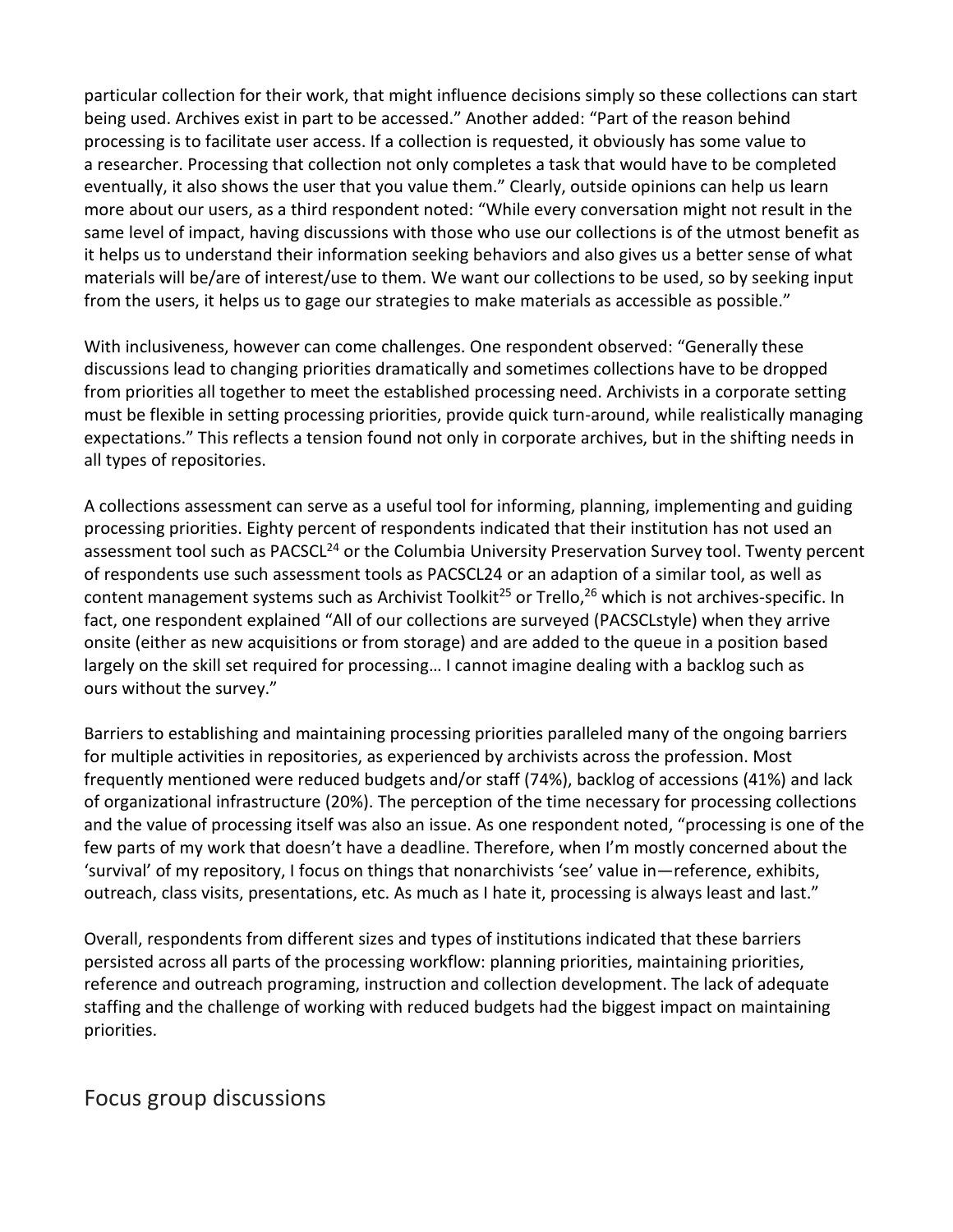To gain a better understanding of the practical application of processing priorities in a repository, the authors interviewed 33 archivists in five focus groups. These discussions served to clarify tacit practices and norms shared by archivists from different types of institutions around the country, adding to the insights generated by the survey results.

Evaluating potential research interest within academic institutions, government archives and museums depends a lot on subjectivity. Though archivists often have sufficient information about past users, we lack information about future interests because we have little direct input from current users, whether those researches are faculty teaching classes or scholarly researchers. Thus, evaluations of research interests are anecdotal or ad hoc. Nonetheless, one familiar theme emerged from our discussions: archivists frequently determine potential future use based on past research questions or patterns.

When archivists received sufficient input from faculty or their corporate body, or when they tracked collection use to evaluate research interest, they were much less likely to rely on ad hoc or anecdotal methods to determine future use. This, in turn, helped shape processing priorities.

Academic and museum archivists received input from instructors about collections that supported classroom use or projects, or from direct queries to faculty and teachers about research interest in a specific collection. Archivists also gathered information from users in a reference interview, during the course of research, or after the research was completed. A small percentage of archivists (6%) responded to requests to provide access to unprocessed materials specifically made by users or other external influences, such as donors, media or public relations. Museum archivists worked with curators in much the same way, identifying collections that supported exhibits, while a small number also received direct requests for processing from curators or others in museum administration. Of the four archivists in the focus group representing business or government archives, only one indicated that records format and record restrictions were used to guide processing decisions. Typical records management practices, in this case, seemed not to influence processing decisions.

Beyond direct feedback, many archivists use statistics to interpret research interests. Nearly half of archivists (46%) use in-house tracking reference systems, including pull slips of requested collections and patron registration forms. Roughly 18% of institutions use automated request and workflow management software, such as Aeon, or apply a program such as Google Analytics to assist with tracking research use and interest.

As with the survey, the focus groups were asked about barriers to many archival tasks. Insufficient funding and staffing are regularly identified as the most significant impediments to progress. Asked about additional barriers, 31% of archivists in the focus groups agreed that they had too many competing priorities to effectively prioritize processing. This is attributed to administrative/departmental goals changing over time, and included new acquisitions, exhibitions and digital projects. Another common theme was managers' and administrators' lack of awareness of the basic resources required to process collections. In large repositories (e.g., a unit with separate public services and processing staff), archivists themselves may not fully grasp the resources necessary to complete a processing project. Processing takes training, time and physical space. As a result, some collections which are not associated with a high profile donor or do not reflect a well-known research strength of the institution can easily be put aside in favor of higher-profile collections.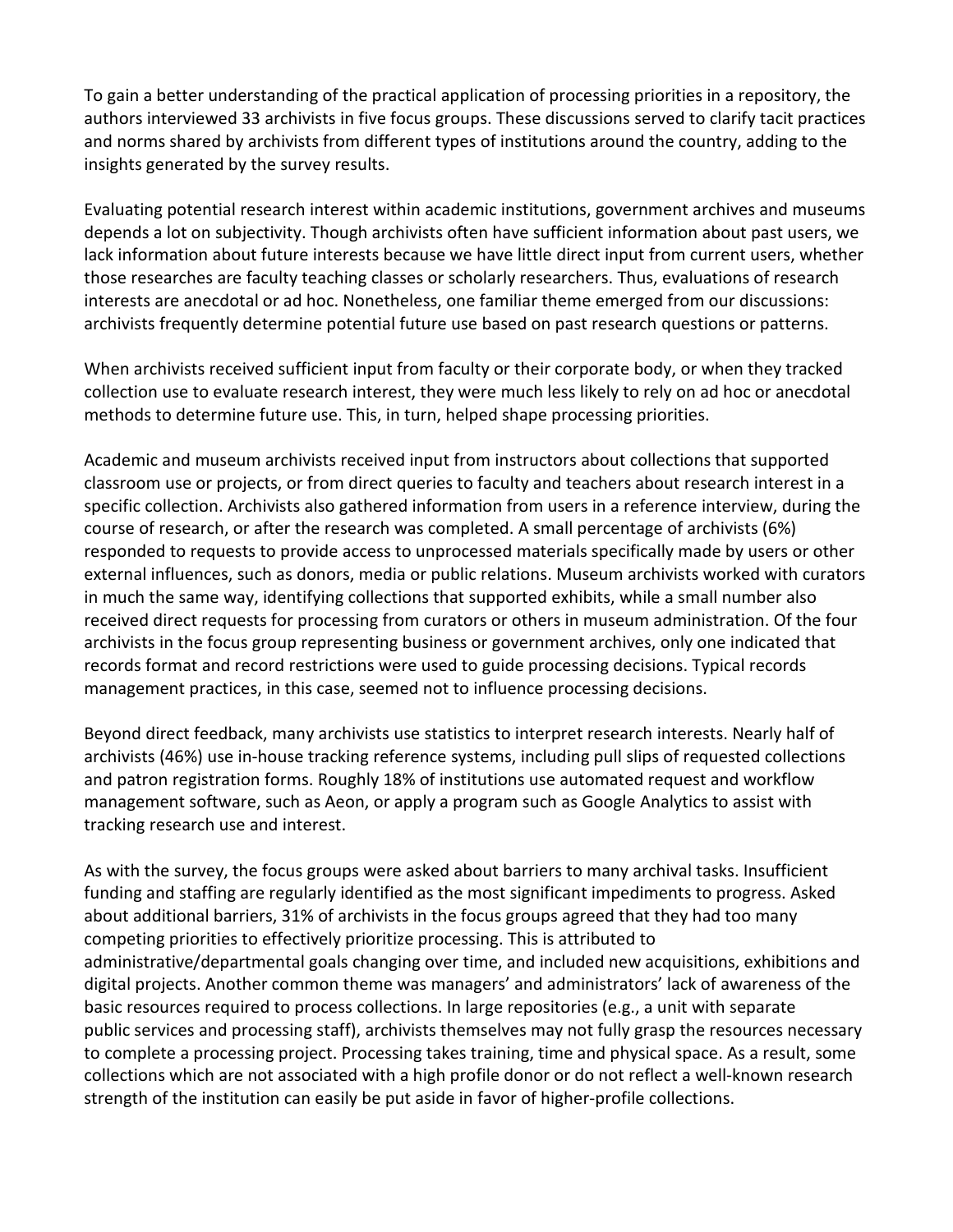Beyond processing priorities, it appears few programs have strategic plans in place to effectively manage resources and programs. This was especially evident in academic archives. Academic archivists may be involved in strategic planning in their libraries, but based on focus group responses, that strategic planning has not trickled down to the repository, nor to the level of setting processing priorities.

Business archivists expressed a mandate for strategic planning and were thus more likely to include prioritization of processing in that planning. One business archivist noted: "We establish priorities and a 3-year plan that is reviewed annually. Priorities may shift, but they are established." Business archivists expressed a similar complaint about conflicting priorities, however, noting that setting priorities was easy, but keeping them was difficult.

Most respondents (84%) allow public access to unprocessed collections. However, 71% indicated that this had little to no impact on their processing priorities, despite the fact that a request for access to unprocessed material implies evidence of demand and potential use for the particular collection.

Finally, archivists were asked to consider how the profession can develop a more proactive approach to providing resources that can be used, adapted and implemented when establishing and maintaining processing priorities. The single most popular response suggested developing a shared resource documenting best practices. The kinds of best practices mentioned varied greatly and included project management, policy development, processing guidelines, means of educating administration and devising processing metrics and standards. Several individuals agreed that many of these methods needed to be incorporated into the archival education curriculum and taught in library/archival graduate programs. One individual noted that establishing best practices "is an iterative process," explaining that it took their institution five years to develop a processing priority metric, as it continually changed over that time.

In a lighthearted, but no less significant suggestion, some of the archivists wished for the development of a support therapy group for collegial motivation, reflecting the desire to discuss timely issues and to provide inspiration to actually set and act on plans like establishing and maintaining processing priorities. This speaks to the importance of some kind of shared resource.

## **Discussion**

Processing collections to gain intellectual control, and ultimately make them available to researchers, is one of the archivist's fundamental tasks. Our surveys and focus groups helped show how archivists struggle to prioritize processing, and how it can be postponed because of competing priorities and demands. Archivists tend to put a high premium on service, and therefore we often respond to our administrations, to the immediate needs of our users, and on occasion to donors or to other stakeholders in deciding what material is accessible and when it becomes accessible. However, this is often done at the expense of a true understanding of the priorities and true workflow of the repository.

When it comes to assessing collections and determining research value, the survey and focus groups illuminated a big challenge for archives: the need for objective standards and metrics to measure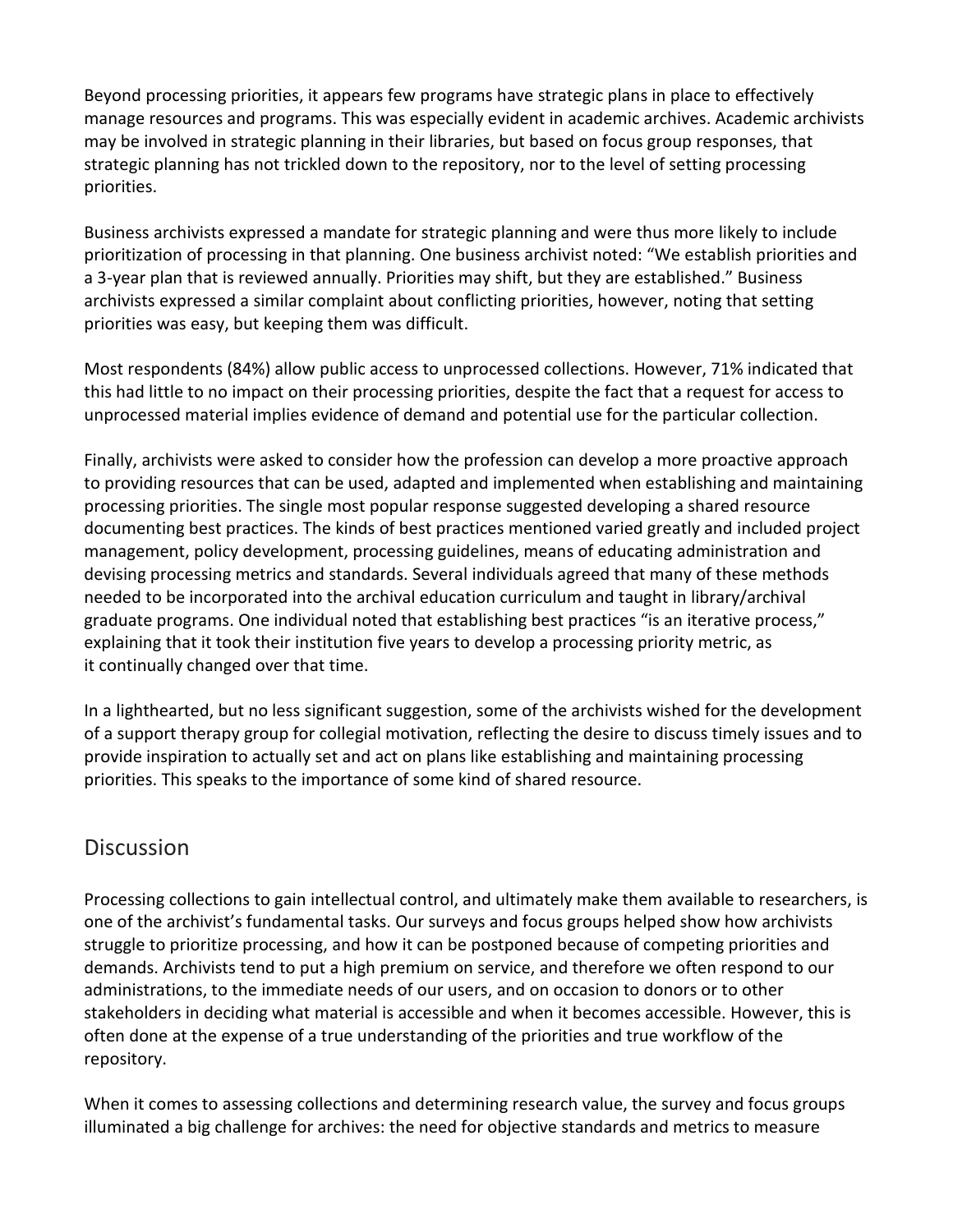things we claim are of great importance, such as the "research value" of a collection. As many archivists echoed, the research value of a collection should be a driving factor when determining processing priorities. However, what we mean by research value is ultimately determined in many different ways, and there is little or no agreement on how archivists understand it. "Research value" may be dependent on the context of the repository, the current research interests, or on anecdotal information gathered by the individual archivist. Unfortunately, it does not appear that we are actively and consistently seeking guidance from researchers and users to facilitate a clear and objective standard.

The realities of practice and workflow often lead to an uncritical reliance on reviews of past trends, rather than a proactive assessment of future uses. What is more, how archivists identify the materials used by patrons is not consistent across repositories, and we are not systematic in our approach to gathering information about our collections. As a result, much information about research value or potential research value is purely anecdotal, and archivists tend to interpret research value by gut and intuition rather than concrete data. Survey and focus group responses show that we are not consistently gathering feedback from users or compiling data and statistics for assessing use. We generally do not have constructive conversations with our users, managers, faculty, or donors to make decisions about priorities. We are sacrificing assessment and analysis to react to immediate needs.

The press to address immediate needs also highlights another problem. Our research has shown that processing often yields to other priorities within the repository. In busy repositories, the main concerns are responding to reference requests and demands for use. Archivists prioritize these service activities above all others, and processing may take a back seat, especially when staff is not sufficient to maintain both activities at once. Archivists also expressed concern about funding levels, which may contribute to inadequate staffing, a lack of physical resources (boxes, computer software, etc.), or inadequate facilities for large processing projects. Finally, archivists were extremely concerned about their inability to hire staff with advanced processing skills – an inability based on multiple factors including lack of funding for positions and a lack of adequate pay to bring in archivists with skills above the entry-level. This trend is not isolated. Our research shows that this happens across the profession, regardless of the size and type of repository. Barriers to effective processing and prioritization, therefore, reach well beyond the walls of the repository, and sound processing practice can be directly influenced by the budget and hiring priorities of the institution itself.

The difference in resources at different repositories put the prioritization process into high relief. Some repositories have specific staff devoted to processing, while others are "lone-arrangers" who must attempt to do everything. In repositories that have dedicated processing staff, there was often a disconnect between those who work intimately with the researchers (and therefore have anecdotal information about the research value of the collections) and those who process. While repositories with larger staff resources had some chance to create feedback mechanisms that would steer information about archival value toward processing decisions, this was not a failsafe. All archivists agreed that the needs of administration or management could derail a processing project with ease. In repositories where lone arrangers were responsible for processing, priorities were almost exclusively based on immediate needs: priorities would be overtaken by a collection that a patron wanted to use, or a collection that might be of interest to an administrator or donor. Staffing and funding are not guaranteed measures of success in prioritizing processing.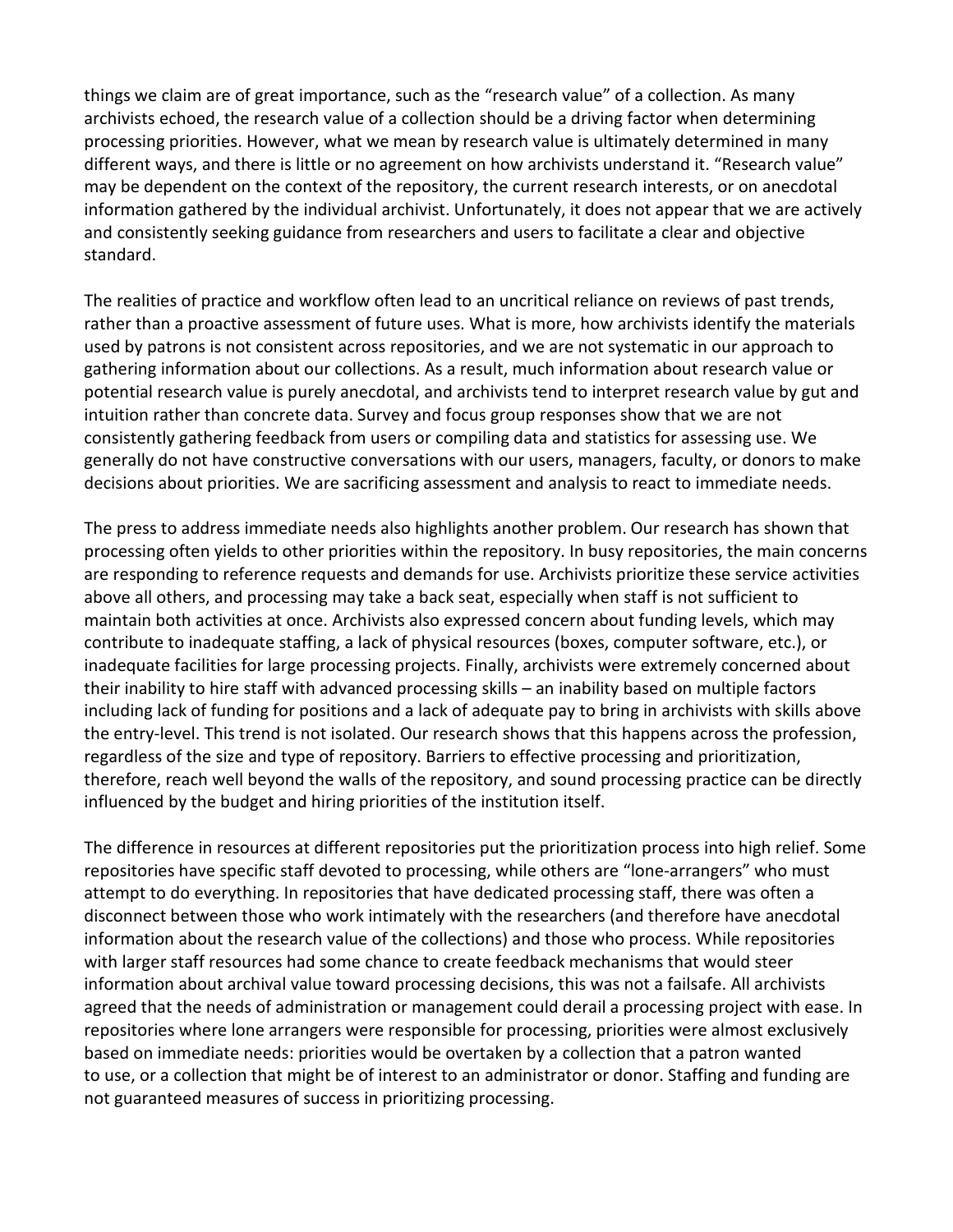With that said, all archivists in these focus groups agreed on the importance of actually establishing and adhering to processing priorities. Understanding our collections allows us to meet our most basic responsibilities. In order to answer reference questions, create digital projects, or undertake outreach, you must have basic intellectual control of your materials. You must know what collections you have, and they must be accessible. Prioritization also helps us address the very problems that we have identified in this discussion. If we have a firm grasp of our processing priorities, we are better able to respond to shifting administrative priorities, by providing evidence of the value of collections and concrete reasons for why we need to provide timely access. Processing priorities allow us to establish the value of our collections in an environment where repositories are competing for resources within their institutions, and where institutions are competing for resources from outside. A good grasp of the most valuable collections that we have, and a commitment to making those highly accessible, speaks to the value of the repository and to the value of the materials it holds.

While most archivists prize responding to users as their most important work, we can make a serious argument that it is the intellectual and physical control of collections which underpins processing that makes this work possible. Carefully establishing processing priorities is key to managing our programs, because it provides the basic infrastructure that supports all other archival tasks, including making informed acquisitions, conducting appropriate preservation, providing successful reference and outreach, and arguing the case for the use of storage facilities (whether physical or electronic). The "chicken or egg" question of what work is more important shows that without a firm foundation of basic intellectual control over our collections, a repository can't respond to any of its users, or to administration.

## Looking forward

Establishing processing priorities means balancing available resources, institutional priorities and donor relations. In the course of our research, we have identified several meaningful metrics and shared best practices for establishing and maintaining processing priorities, but the resources are scattered and disparate. While we provide a list here (See Appendix C), these resources must be rebranded or better marketed to inform and assist a wide audience. One promising development is the Society of American Archivists' Task Force on Research/Data and Evaluation, which is looking at how to gather data that benefits archivists across the profession.<sup>27</sup> Archivists clearly want to better understand project management and administrative prioritization. Our archival associations (local, regional, and national) and university graduate programs must address this need. The authors see this as an opportunity to pursue a discussion with leaders and archivists in the profession that seeks to create useful resources and bring an awareness of the value of prioritizing processing into high relief. As we strive to foster meaningful dialog around resources and best practices, individual archivists can take the following steps to better prioritize processing in their own repositories:

## Update Policies Consistently:

Archivists recognize the value in reviewing archival policy on a regular basis. Use the opportunity to review processing priorities at the same time. As you review Reading Room policy, Collection Development Policy or other departmental policies already in place, use the same time to review processing priorities.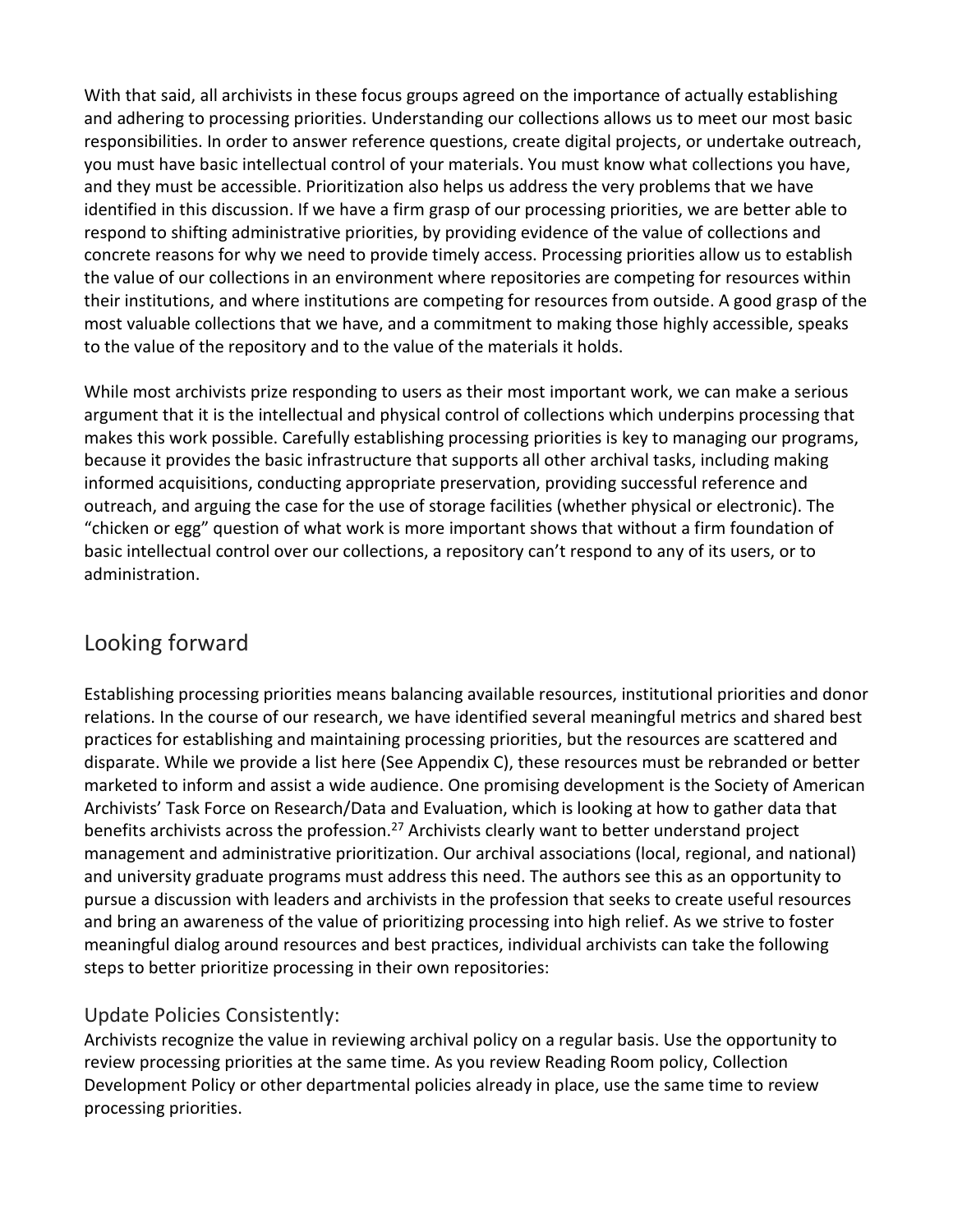#### Tie a review of processing in your repository to yearly goals:

You evaluate your staff goals every year. Consider including a one-to-three-year processing plan in those goals. In this way, prioritizing processing becomes part of a regular cycle of archival management and a part of a regular cycle of assessment.

#### Lean in to changing priorities:

Archivists must accept and respond to organizational change. Use shifting priorities as an opportunity to reflect on how those changes impact tasks in the cycle of archival management. It may throw you off track, but document it and find a way to return to the cycle or to revise as necessary.

#### Know the tools available:

See the list of resources in Appendix C. As our research indicated, few archivists are using the tools they have now. Keep an eye on developing tools and think of ways that your institution can adapt free tools to your own uses. Document your decisions and provide meanings to your metric. As an example of a tool which is backed by best practices, the University of California, Irvine adapted and excerpted assigning value scores to determining processing priorities from their Guidelines for Efficient Archival Processing in the University of California Libraries, which is listed in Appendix C. Tools are most useful when they reflect best practice, and can be tailored to the needs of your repository.

#### Develop proactive best practices:

Focus on how you can gather data to develop processing priorities proactively. Use tools that you may already have: accessioning data, user surveys, discussions with faculty liaison librarians, public relations managers or exhibit curators, backlog surveys, or other tools that can help you assess the research value of your collections.

## Collaborate:

Archivists repeatedly stressed the need to work together to develop tools and best practices. The ongoing support of the profession is necessary. Archivists need no ghost-come-from-the-grave to realize that we all face this serious issue, and we can collaborate to develop new solutions to common challenges. This article begins to gather resources and make suggestions. Reject the easy temptation of inertia and the status quo. Take action and stay in touch with us and with each other.

#### Project management skills:

Adopt an incremental, team-based approach when undertaking significant projects, such as processing. This allows archivists to efficiently and realistically prioritize staffing, collections, and budgets.<sup>28</sup> Focus groups all agreed on an increased need for knowledge and skills associated with formal project management training. Many professionals traditionally trained in library or archival science find themselves wanting additional coursework to become conversant in project management. Beyond incorporating project management software and Gantt charts, there are books, online classes, and other resources, including SAA's two classes in project management. Archivists must recognize the connection between our professional skill set and the broader business approach to project management. Archivists often resist adopting business practices, but processing and setting priorities both incorporate project management skills that archivists ought to acquire.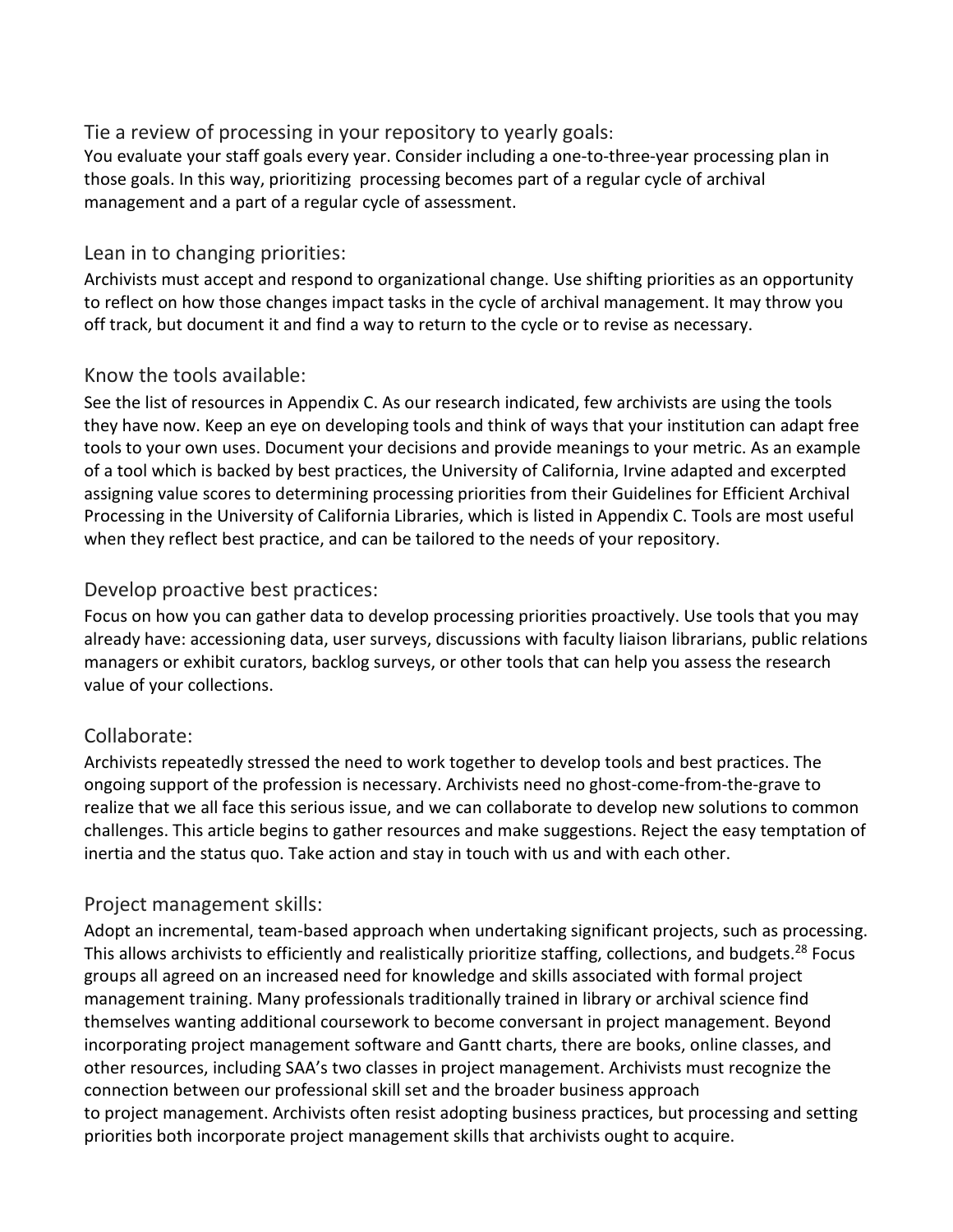Decisions are never easy; resources are not evenly distributed nor are they easily acquired; change is constant and priorities will shift. But in order to carry out the fundamental tasks in our archival programs, we must pay heed to the core of our work. The pressing priorities of digital projects, outreach events, daily research queries, and administrative demands all have importance and meaning, but we must make room in the mix to create and maintain a comprehensive, integrated strategy to establish priorities for processing our holdings. This research begins the discussion about attitudes, solutions, barriers, resources, and hopes that we share about the ability to effectively work priorities into our processing agendas. These goals aren't modest, but they are achievable. We look forward to working with archivists and archival organizations to insure that the discussion continues, and ultimately provides resources that can be used by professionals across repositories.

#### Notes

- 1. Paul Brunton and Tim Robinson, "Arrangement and Description," in Keeping Archives, edited by Judith Ellis, 2nd ed. (Port Melbourne, Victoria, Canada: D. W. Thorpe, in association with the Australian Society of Archivists, 1993), 224.
- 2. Martha O'Hara Conway and Merrilee Proffitt, Taking Stock and Making Hay: Archival Collections Assessment (Dublin, Ohio: OCLC Research, 2010), 14.
- 3. Wendy Pflug, "Assessing Archival Collections Through Surveys," The Reading Room 2, no. 1 (Fall 2016): 78.
- 4. Pam Hackbart-Dean and Elizabeth Slomba, How to Manage Processing in Archives and Special Collections (Chicago: Society of American Archivists, 2012), 12-23.
- 5. Sara Ren\_ee Seltzer, "Integrating the UC Guidelines with Accessioning and Processing Procedures at UCI." Archival Practice 1, no. 1 (2014): 1. http://libjournal.uncg.edu/ap/ article/view/809/533
- 6. Martha O'Hara Conway and Merrilee Proffitt, "The Practice, Power, and Promise of Archival Collections Assessment," RMB: Journal of Rare Books, Manuscripts and Cultural Heritage 13, no. 2 (Fall 2012): 102–3.
- 7. University of Florida Archival Processing Manual, University of Florida, accessed July 9, 2018, [http://guides.uflib.ufl.edu/archivalprocessing/docs.](http://guides.uflib.ufl.edu/archivalprocessing/docs)
- 8. Timothy Nutt and Diane Worrell, "Planning for Archival Repositories: A Common-Sense Approach," The American Archivist 78, no. 2 (Fall/Winter 2015): 329.
- 9. Greta Reisel Browning and Mary McKay, "Processing Political Collections," in An American Political Archives Reader, edited by Karen Dawley Paul, Glenn R. Gray, and L. Rebecca Johnson Melvin (Lanham, MD: Scarecrow Press, 2009), 270.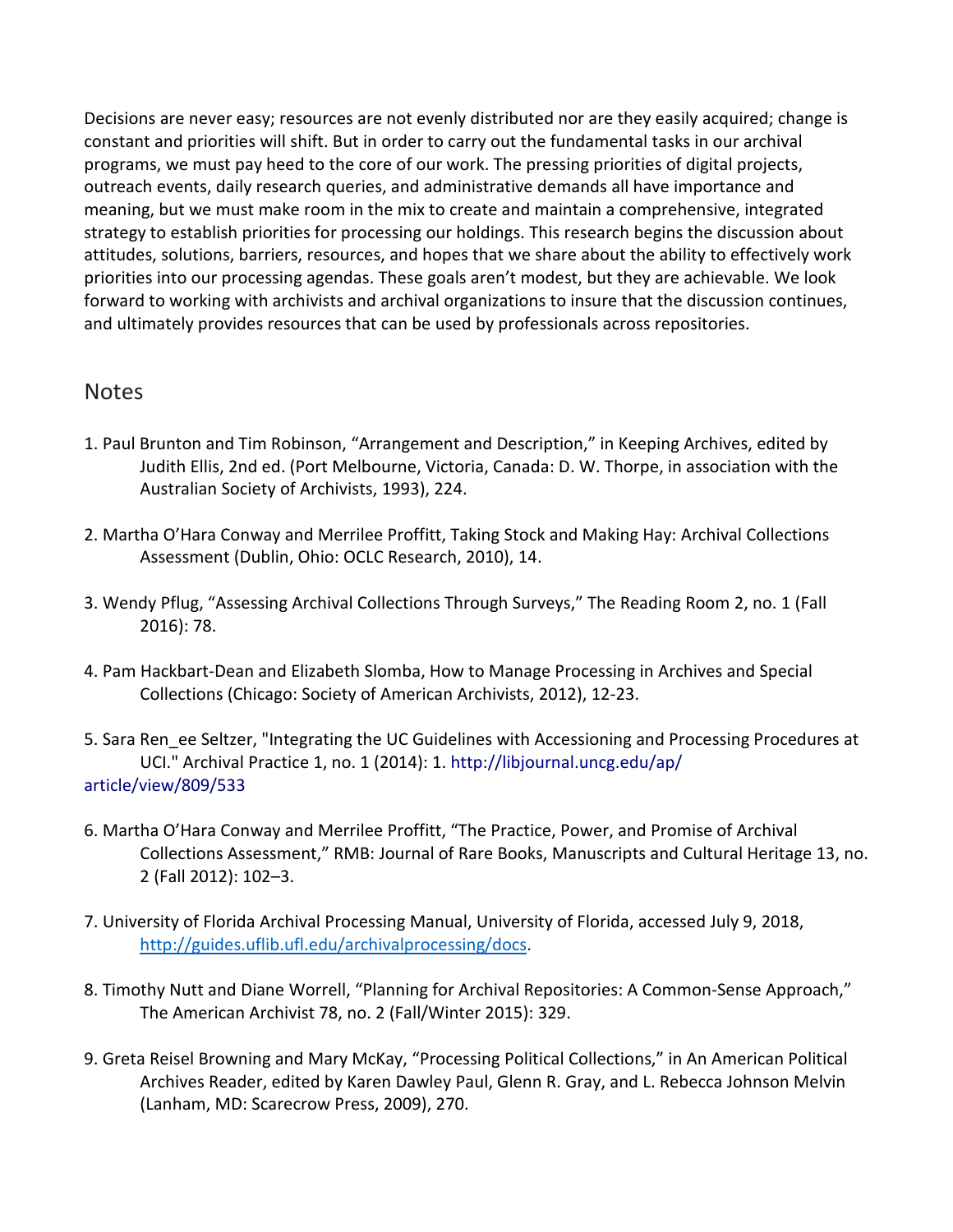- 10. Alice Schreyer, "University of Chicago Explores Library-Faculty Partnerships in Uncovering Hidden Collections," ARL 251 (April 2007):4.
- 11. Ibid., 6.
- 12. Pam Hackbart-Dean and Elizabeth Slomba, Processing Decisions for Manuscripts & Archives Spec Kit 314 (Washington, DC: Association of Research Libraries, 2009), 10–11.
- 13. Alexis E. Ramsey, "Viewing the Archives: The Hidden and the Digital," in Working in the Archives: Practical Research Methods for Rhetoric and Composition, edited by Alexis E. Ramsey, Wendy B. Sharer, Barbara L'Eplatteneir, and Lisa S. Mastrangelo (Carbondale, IL: Southern Illinois University Press, 2010), 80.
- 14. Max Evans, "Archives of the People, by the People, for the People," The American Archivist 70, no. 3 (Fall/Winter 2007): 390.
- 15. Mark A. Green and Dennis Meissner, "More Product, Less Process: Revamping Traditional Archival Processing," The American Archivist 68 (Fall/Winter 2005): footnote 75, p. 232.
- 16. Joyce Chapman, and Elizabeth Yakel, "Data-driven management and interoperable metrics for special collections and archives user services," RBM: A Journal of Rare Books, Manuscripts, and Cultural Heritage 13, no. 2 (Fall 2012): 138.
- 17. SAA-ACRL RBMS Joint Task Force on the Development of Standardized Measures for Public Services in Archival Repositories and Special Collections Library, Standardized Statistical Measures and Metrics for Public Services in Archival Repositories and Special Collections Libraries, 2018, 24.
- 18. Daniel A. Santamaria, Extensible Processing for Archives and Special Collections: Reducing Processing Backlogs (Chicago: Neal-Schuman, 2015):103.
- 19. Aaron D. Purcell, Donors and Archives: A Guidebook for Successful Programs (Lanham, MD: Rowman & Littlefield, 2015), 104.
- 20. Donna McCrea, "Getting More for Less: Testing a New Processing Model at the University of Montana," The American Archivist 69, no. 2 (Fall/Winter 2006): 286.
- 21. Amy Cooper Cary and Pam Hackbart-Dean, "Decisions are Never Easy: Establishing Processing Priorities" (poster presented at the Society of American Archivists Annual Meeting Portland, OR, July 26, 2017).
- 22. Survey question number 2.
- 23. See, for example, Chern Li Leiw, Vanessa King, Gillian Oliver, "Social Media in Archives and Libraries: A Snapshot of Planning, Evaluation, and Preservation Decisions," Preservation, Digital Technology and Culture 44, no. 1 (2015): 3–11.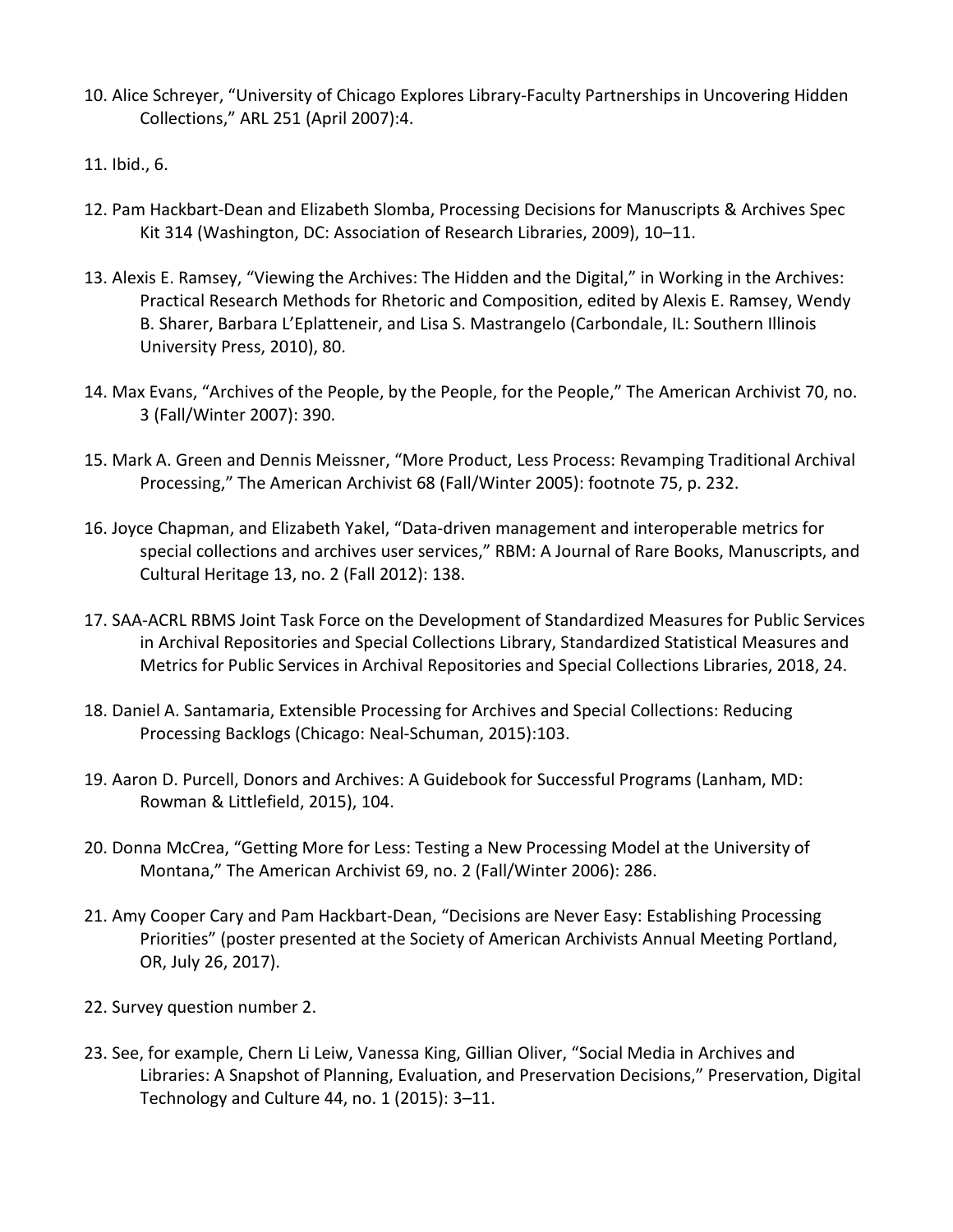#### 24. [http://pacscl.org](http://pacscl.org/)

#### 25. [http://www.archiviststoolkit.org](http://www.archiviststoolkit.org/)

#### 26. [http://trello.com](http://trello.com/)

- 27. See SAA President Tanya Zanish-Belcher's discussion of the Task Force and its early efforts in her April 23 blog post, "Some Archives Questions Need Answers." Off The Record, April 23, 2018, https://offtherecord.archivists.org/2018/04/23/some-archivesquestionsneed-answers/
- 28. "2018 top trends in academic libraries," C&RL News 79, no. 6 (June 2018): 288.

## Appendix A

#### Survey Questions

Please indicate whether special collections, archives, a combined special collections/archives department, or another department/unit at your institution processes (defined as the arrangement, description, and housing of archival materials for storage and use by patrons) each type of material listed.

|                                                                                                                                                                                                                                                                                                                                                                                                                                      | <b>Special</b><br>collections | Combined<br>Archives department | Another<br>department/Unit |
|--------------------------------------------------------------------------------------------------------------------------------------------------------------------------------------------------------------------------------------------------------------------------------------------------------------------------------------------------------------------------------------------------------------------------------------|-------------------------------|---------------------------------|----------------------------|
| Manuscripts (personal or literary papers<br>of people and families)<br>Archival materials (records of formal organizations,<br>such as universities, businesses or governments)<br>Born digital material (records created in electronic<br>format and/or scans of records in other formats,<br>such as photographs, maps, etc.)<br>Material Culture collections (an object or artifact<br>having physical or intellectual substance) |                               |                                 |                            |

If you selected "Another Department/Unit" above, please name that department or unit.

#### **Please indicate which positions in your unit/department/library have responsibility for developing processing priorities. (Choose as many as apply)**

- a. Archivist
- b. Department/Unit Head
- c. Technical Services staff (or unit)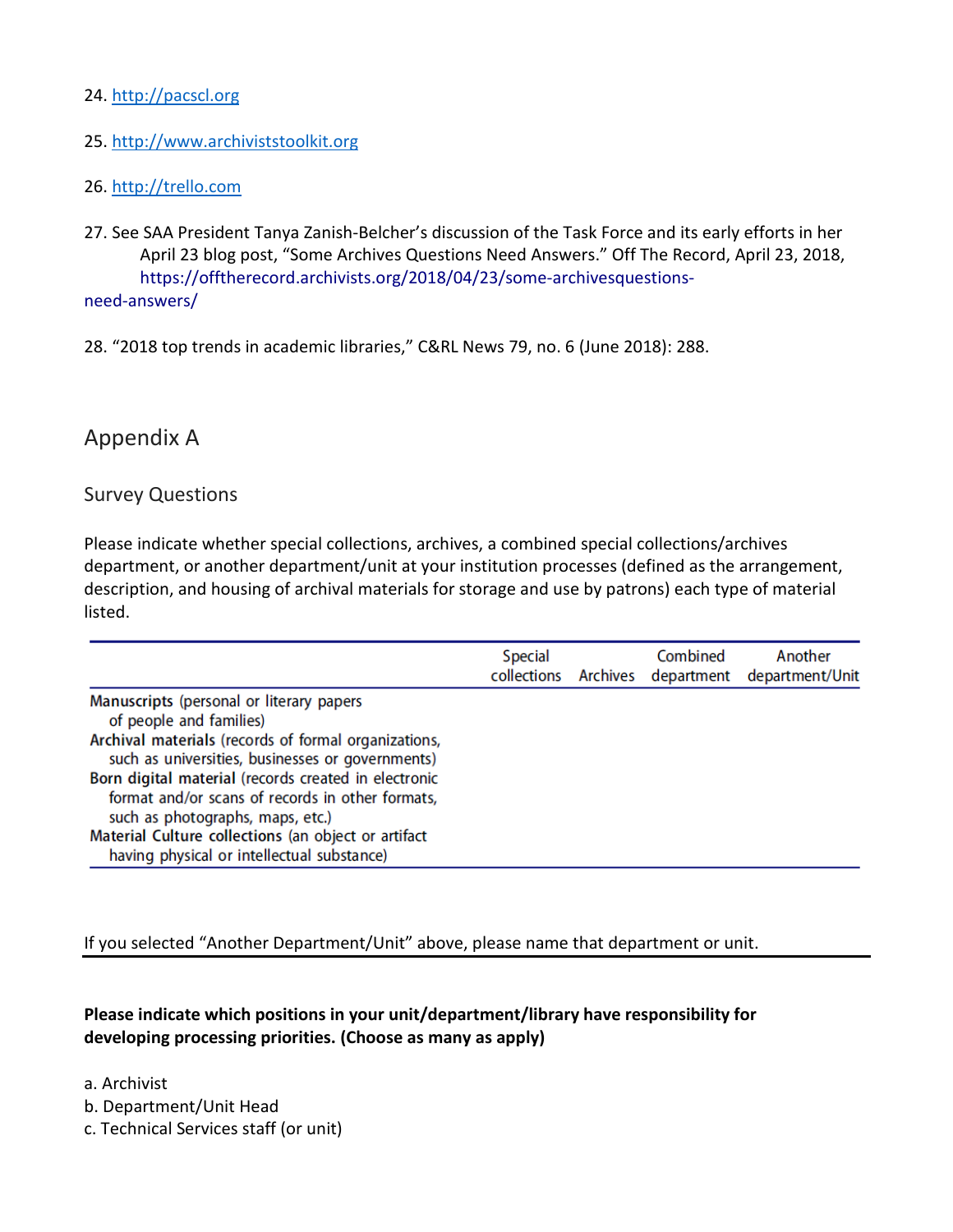- d. Processing Unit staff
- e. Other professional, (please specify)
- f. Team (specify titles of team members)
- g. Committee (specify make up of committee)

#### **When are your processing priorities determined?**

- a. Annually
- b. Quarterly
- c. Dynamic process (part of general accessioning workflow)
- d. Ad hoc or on demand
- e. Never

#### **How do you currently track unprocessed collections and additions?**

- a. Word document or other word processing software
- b. Database, such as Access, Excel other
- c. Built into existing Content Management System database (such as ArchivesSpace)
- d. Other [please identify]
- e. We don't track

#### **What types of information do you gather and review prior to assigning processing priorities for unprocessed or under-processed collections? (Choose as many as apply)**

- a. Circulation/Use statistics
- b. Reproduction requests (photocopies or scans)
- c. Length of time in repository backlog
- d. Research Value/Potential Use
- e. Intrinsic Value
- f. Preexisting arrangement and description (re-processing)
- g. Preservation issues (housing and condition)
- h. Privacy issues/Significant restrictions
- i. Size of collection
- j. Significant donor/organizational influence
- k. Patron input
- l. Other (please specify)

#### **When setting processing priorities, please rank the following on a scale of 1 to 5, where 1 = least important; 5 = most important:**

- o Collections designated as important by curators or other archives staff
- o Collections in high demand by researchers
- o Collections being used which are partially unprocessed
- o Collections with serious conservation problems
- o Collections which require minimal work, such as simple rehousing (folders and boxes)
- o Collections with preliminary inventories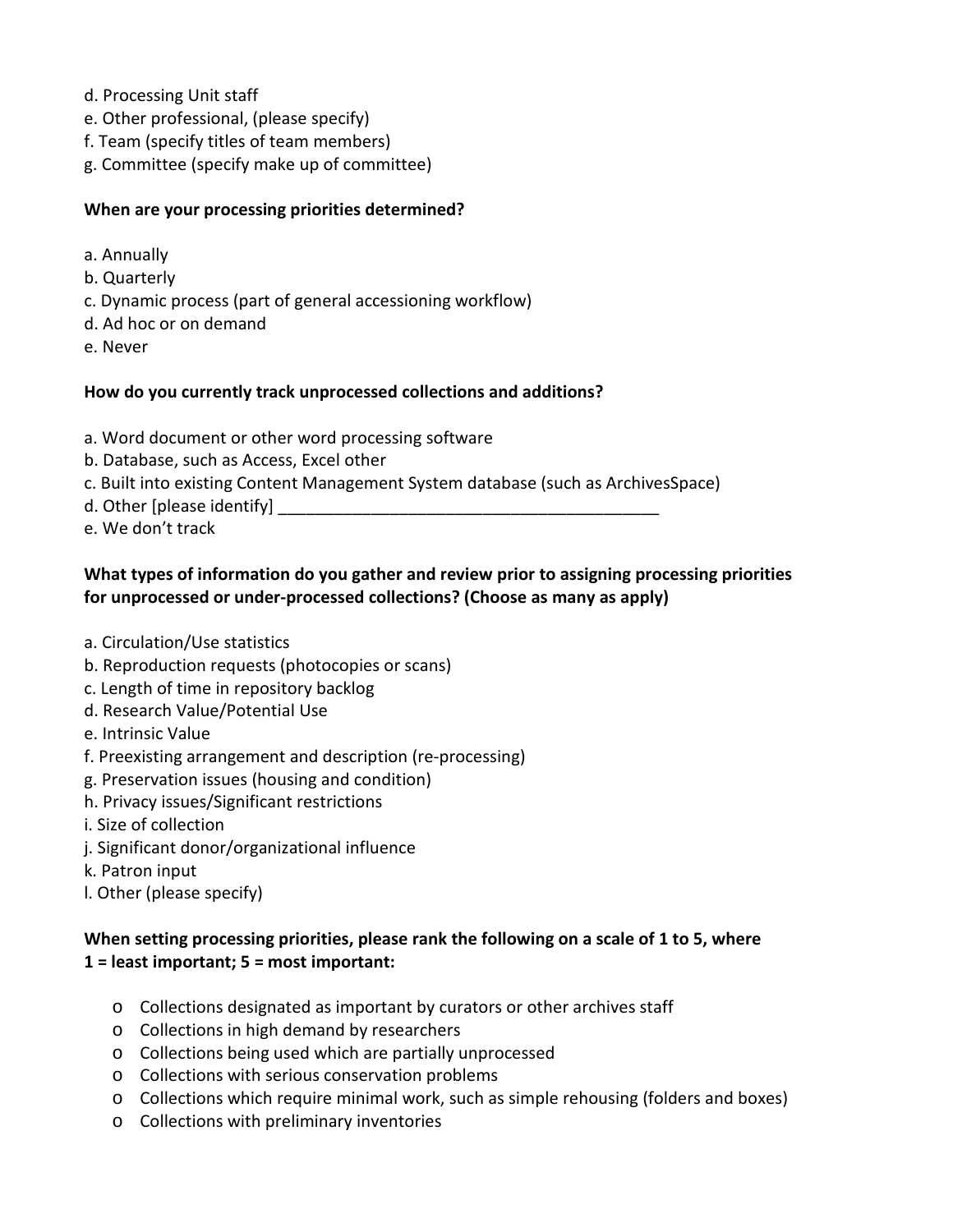- o Collections from important donors that have been recently received
- o Size of the collection (either extremely large or extremely small)

#### **What measures are used to evaluate the use of collections and/or series within collections?**

- a. Comparison of use statistics from year to year (both onsite and remote reference requests)
- b. Online surveys (post-use) or user comment cards
- c. Website hits and database access figures
- d. Observation, discussion with patrons or department anecdote? (briefly explain)
- e. User Survey software (Identify software)
- f. Other?

#### **Which has more impact on your processing priorities?**

- a. Significant collection content
- b. Significant collection creator
- c. Both
- d. Neither

#### **Does your unit/department/library discuss which collections should be processed in the near future with patrons/researchers/faculty/donors?**

- a. Yes, in a formal setting (committee meeting or other meeting)
- b. Yes, in an informal setting (anecdotes, follow up after use)

c. No

**If yes, please briefly describe how these discussions affected manuscript and archival collections processing priority decisions.**

**Are you using social media to seek input from patrons to identify collections to process, or to gather information about collections for which they want improved access?** Yes No

**If so, what social media do you use?**

- Reddit
- Blogs
- Facebook
- Twitter
- Other (please identify)

#### **What, if any, benefits do you see in patron input as part of developing processing priorities?**

**For institutions with large backlogs of un- and under-processed collections, a collections assessment serves as a useful tool for planning, informing, and guiding priorities**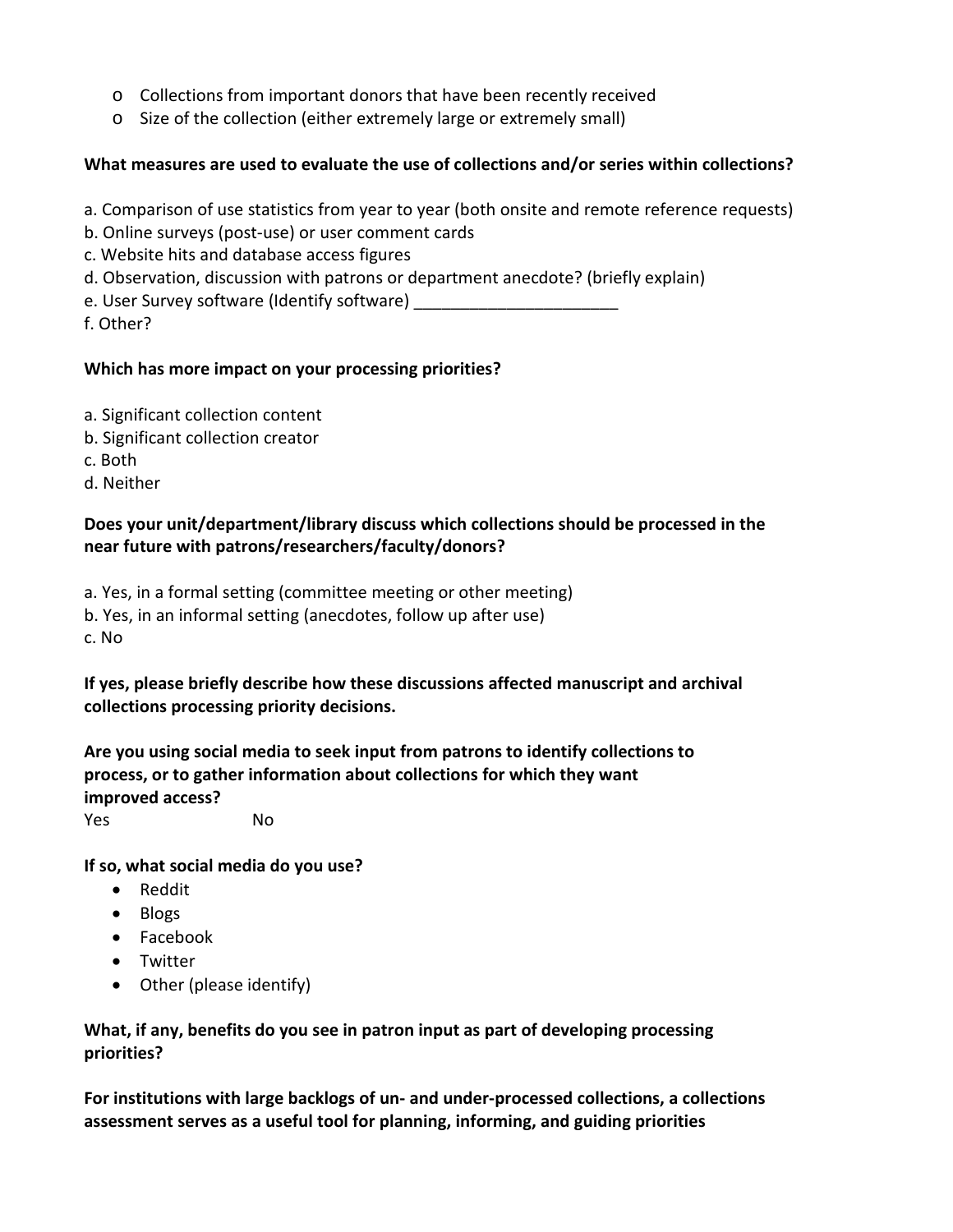#### **for collections processing. Which, if any, of the following assessment tools have you used:**

- None
- Historical Society of Pennsylvania project
- Smithsonian Institution Archives Condition Assessment
- Columbia University Preservation Survey tool
- Philadelphia Area Consortium of Special Collections Libraries (PACSCL)
- Other, please name

#### **What are your most significant barriers to establishing processing priorities? (Choose as many as apply)**

- Backlog of accessions
- Budget and/or staffing limitations
- Not a priority of archival administration
- Organizational infrastructure
- Lack of data to determine priorities
- All of the above
- None of the above

#### **If you have processing priorities already established, what are your most significant barriers to maintaining processing priorities? (Choose as many as apply)**

- Adequate funding/resources
- Adequate staffing
- Making best practices for appraisal and processing part of regular workflow
- Not a priority of archival leadership
- All of the above
- None of the above

**Please provide any additional information regarding processing priorities in your unit/ department/library that may assist the authors in accurately analyzing the results in this survey.**

#### Appendix B

**Focus Group Questions: Summary Q1 – How do you determine the potential interest in the CONTENT of the collection? 34 responses**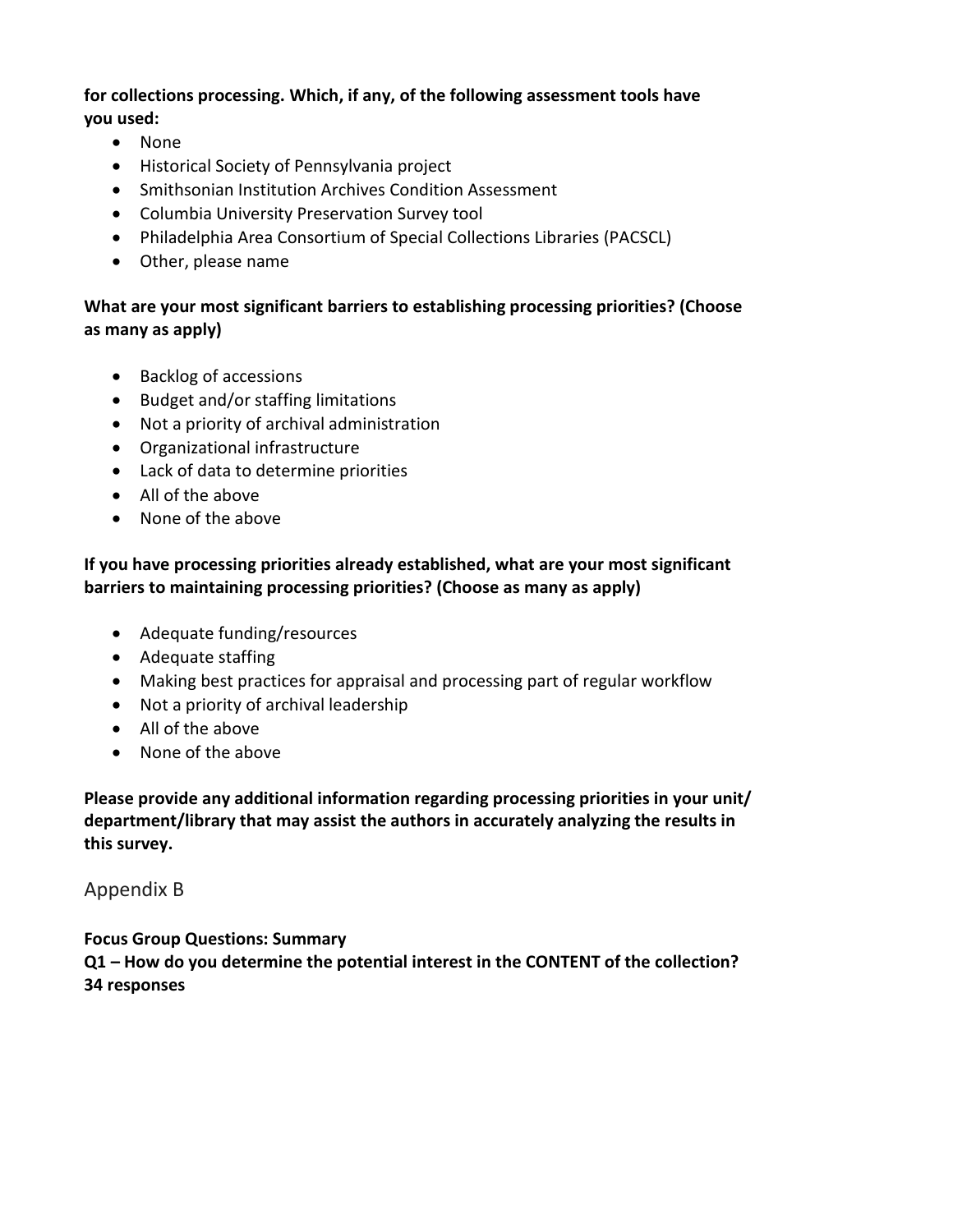| Coded response                                                                     | <b>Number</b> | Percentage (%) |
|------------------------------------------------------------------------------------|---------------|----------------|
| <b>External patron</b>                                                             | 14            | 40             |
| Curatorial influence                                                               |               | 26             |
| Donor influence                                                                    |               | 20             |
| <b>Faculty influence</b>                                                           |               | 20             |
| Instruction influence                                                              |               | 17             |
| Internal patron                                                                    |               | 14             |
| <b>Metrics</b>                                                                     |               | 11             |
| <b>Collecting initiatives</b>                                                      |               |                |
| <b>Retention schedule</b>                                                          |               | 8              |
| Anecdotal/Exhibits/Outreach                                                        |               |                |
| Anniversary/Records Management/Strategic Planning/undocumented<br>material/backlog |               |                |

**Q2 – Our research suggests that the factor considered most important in setting priorities for processing was high demand by researchers. Another important factor was potential use, but the survey was not clear in how we establish those criteria. how do you gather information about your researchers and the collections they would like to see processed? 35 responses**

| Coded response                                    | <b>Number</b> | Percentage (%) |
|---------------------------------------------------|---------------|----------------|
| In-house tracking system                          | 15            | 46             |
| Anecdotal                                         | 10            | 31             |
| <b>Faculty influence</b>                          | b             | 18             |
| Analytics programs                                |               | 18             |
| <b>Exhibits</b>                                   |               | 12.5           |
| Donor influence                                   |               | 9              |
| User request/Curator influence/external influence |               | 6              |
| Records format/restrictions                       |               |                |

**Q3 – Our initial research shows that staffing and funding are generally the primary barriers to establishing processing priorities. What do you experience as the most significant barriers beyond staffing and funding? If you have processing priorities in place, what barriers (beyond staffing and funding) do you experience in maintaining those priorities? 35 responses**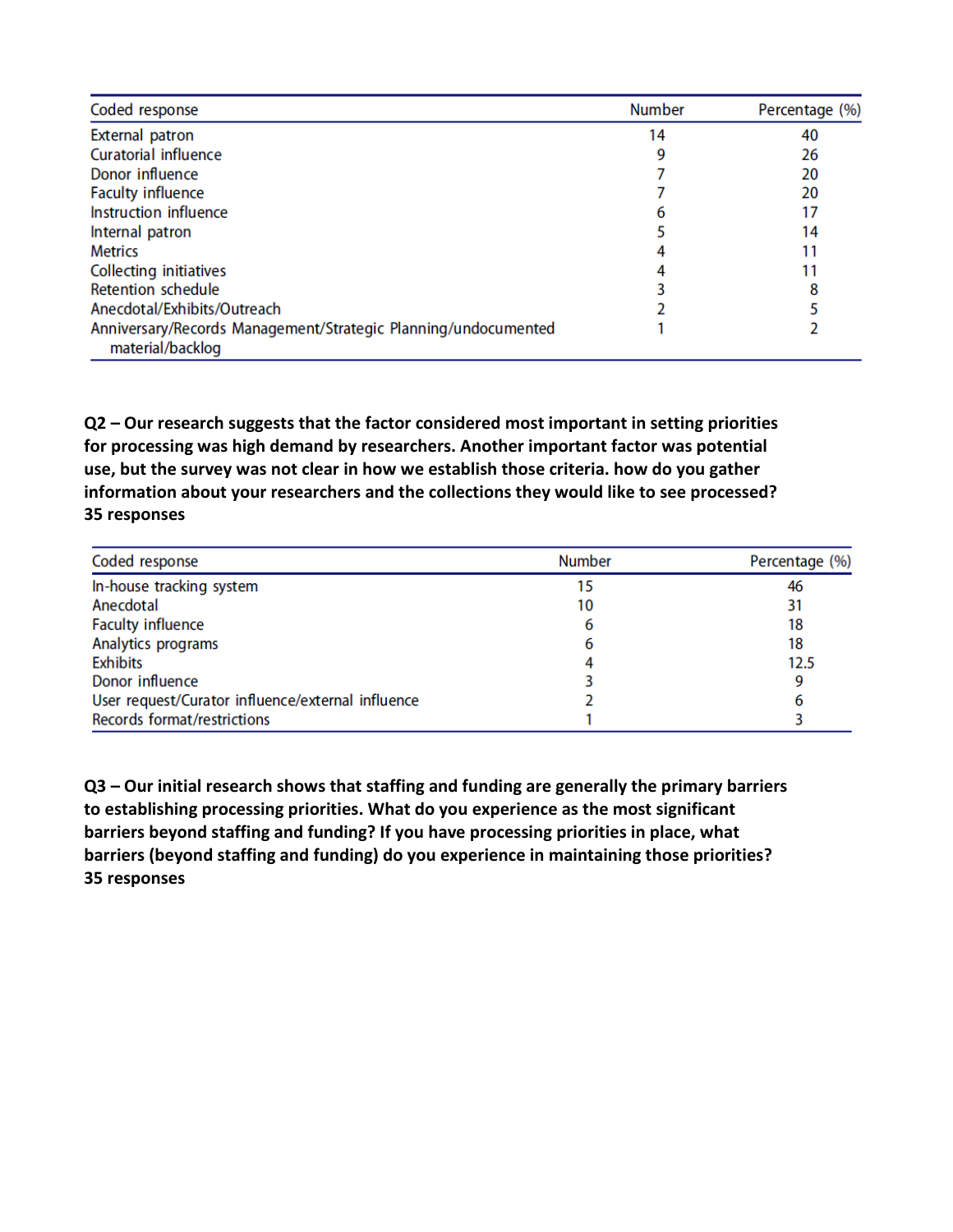| Coded response                                                       | <b>Number</b> | Percentage (%) |
|----------------------------------------------------------------------|---------------|----------------|
| Too many priorities                                                  | 10            |                |
| Lack of appropriate skill level                                      |               | 18             |
| Lack of collection information                                       |               | 18             |
| Inability to establish value of archives                             |               | 14             |
| Space                                                                |               | 14             |
| Lack of intellectual control                                         |               | 12.5           |
| Unexpected acquisitions                                              |               | 12.5           |
| Changing department plans                                            |               | 12.5           |
| Administrative priorities                                            |               | 9              |
| Lack of expertise to deal with electronic records/emerging formats   |               | g              |
| Inability to use appropriate tools/backlog volume/external influence |               |                |
| Lack of strategic plan/Location of physical materials                |               |                |

#### **Q4 – Do you allow access to unprocessed collections? (27 = yes = 84%; 5 = no, 16%) If you allow access, how does this impact your processing priorities?**

| Coded response | <b>Number</b> | Percentage (%) |
|----------------|---------------|----------------|
| High impact    |               | 29             |
| Low impact     |               | 29             |
| No impact      |               | 42             |

**Q5 – Our research overwhelmingly suggests that, though developing and maintaining processing priorities is a fundamental part of archival practice, it is rarely done in more than an ad hoc manner. Why do you think that establishing processing priorities isn't as widely practiced?**

**35 responses**

| Coded response                                                                                                                                                                | <b>Number</b> | Percentage (%) |
|-------------------------------------------------------------------------------------------------------------------------------------------------------------------------------|---------------|----------------|
| Too many competing priorities                                                                                                                                                 | 18            |                |
| Lack of staffing expertize at advanced level of processing                                                                                                                    |               | 18             |
| Lack of resources (funding and staffing)                                                                                                                                      |               | 14             |
| Time commitment                                                                                                                                                               |               | 14             |
| <b>Backlog</b>                                                                                                                                                                |               |                |
| Lack of strategic planning                                                                                                                                                    |               |                |
| Lack of administrative Buy in                                                                                                                                                 |               |                |
| Lack of intellectual control/Lack of processing metrics/Unwilling<br>to request donor contributions/Lack of training in archival<br>management/Need to develop best practices |               |                |
| Lack of policy                                                                                                                                                                |               |                |
| No Barriers                                                                                                                                                                   |               |                |

#### **Q6 –How can we, as a profession, develop a more proactive approach to establishing and maintaining processing priorities?**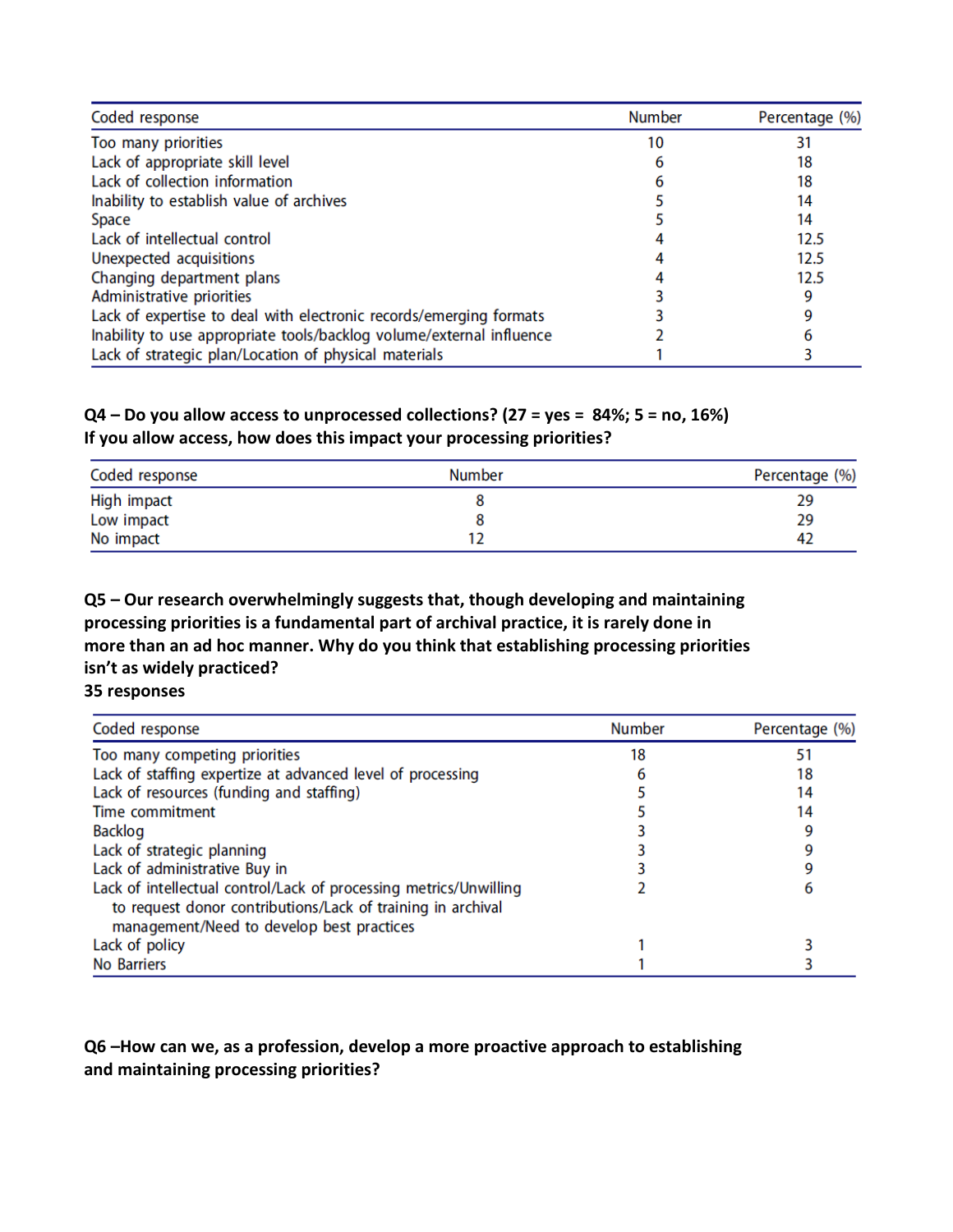| Coded response                                                   | <b>Number</b> | Percentage (%) |
|------------------------------------------------------------------|---------------|----------------|
| Open source/shareable archival documentation                     | 10            | 29             |
| Administration support                                           |               | 26             |
| Training in project management/processing metric                 |               | 20             |
| <b>Best practices</b>                                            |               | 17             |
| SAA support/support therapy                                      |               | 11             |
| Address backlogs/Dedicated processing staff                      |               | 6              |
| Collaboration with colleagues/prioritizing as an organic process |               |                |

#### Appendix C

#### **Survey Tools Examples (arranged by date)**

- **Smithsonian Institution Archives (1993)** The Commission on Preservation and Access Task Force on Archival Selection. "Preservation Priority Survey" (Washington, D.C.: The Commission on Preservation and Access, 1993).http://cool.conservation-us.org/coolaic/sg/bpg/annual/v15/bp15-18.html
- **Historical Society of Pennsylvania Collections Preservation and Backlog Survey Project (2000-2002)** http://www2.hsp.org/collections/manuscripts/Mellon/about.html
- **University of Virginia Special Collections Assessment Project (2002-2004)** This project is referred to in Conway, "Taking Stock and Making Hay: Archival Collections Assessment," (2011), however information is no longer available on the web.
- **Columbia University Libraries Survey of Special Collections Materials Project (2003-2004)**

http://library.columbia.edu/services/preservation/survey\_tools.html

- **Philadelphia Area Consortium of Special Collections Libraries (PACSCL) Consortial Survey Initiative (2006–2008)** http://clir.pacscl.org/wp-content/uploads/2009/07/Survey\_and\_Processing-Manual.pdf
- **University of Michigan Special Collections Library Unprocessed Collections Survey Project (2009)** https://www.oclc.org/content/dam/research/activities/backlogtools/michiganmanual.pdf
- **Bancroft Library (University of California, Berkeley) Manuscript Survey Project (2008–2011)** Information is no longer available on the web.
- **Black Metropolis Research Consortium Survey (2009–2011)** http://bmrc.lib.uchicago.edu/about-bmrc/
- **Society of American Archivists' Manuscript Repositories Section Jump In Initiative (2012)**

https://www2.archivists.org/groups/manuscript-repositories-section/jump-in-initiative

• **Guidelines for Efficient Archival Processing in the University of California**